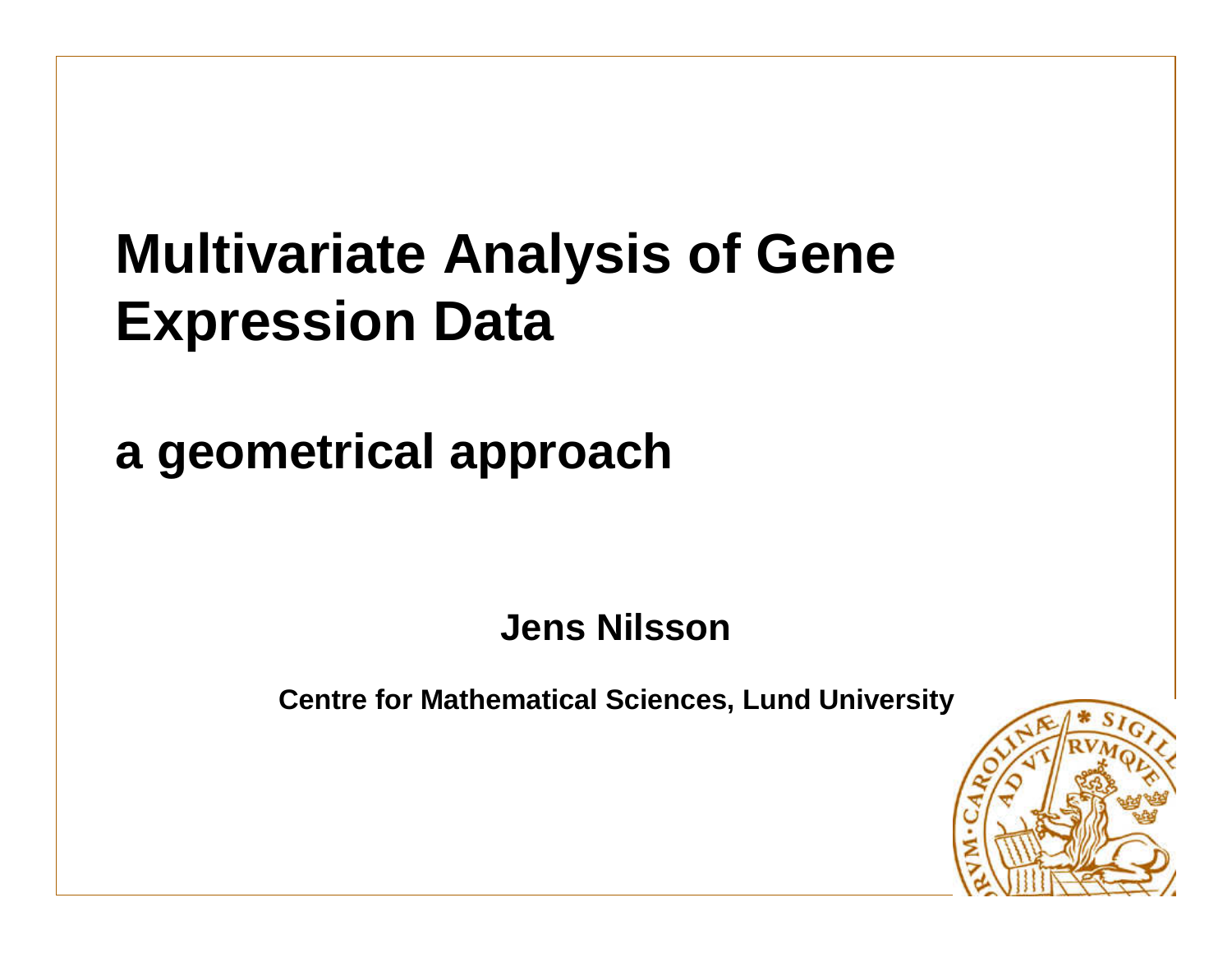#### **How can we adress nonlinearities in gene expression data?**

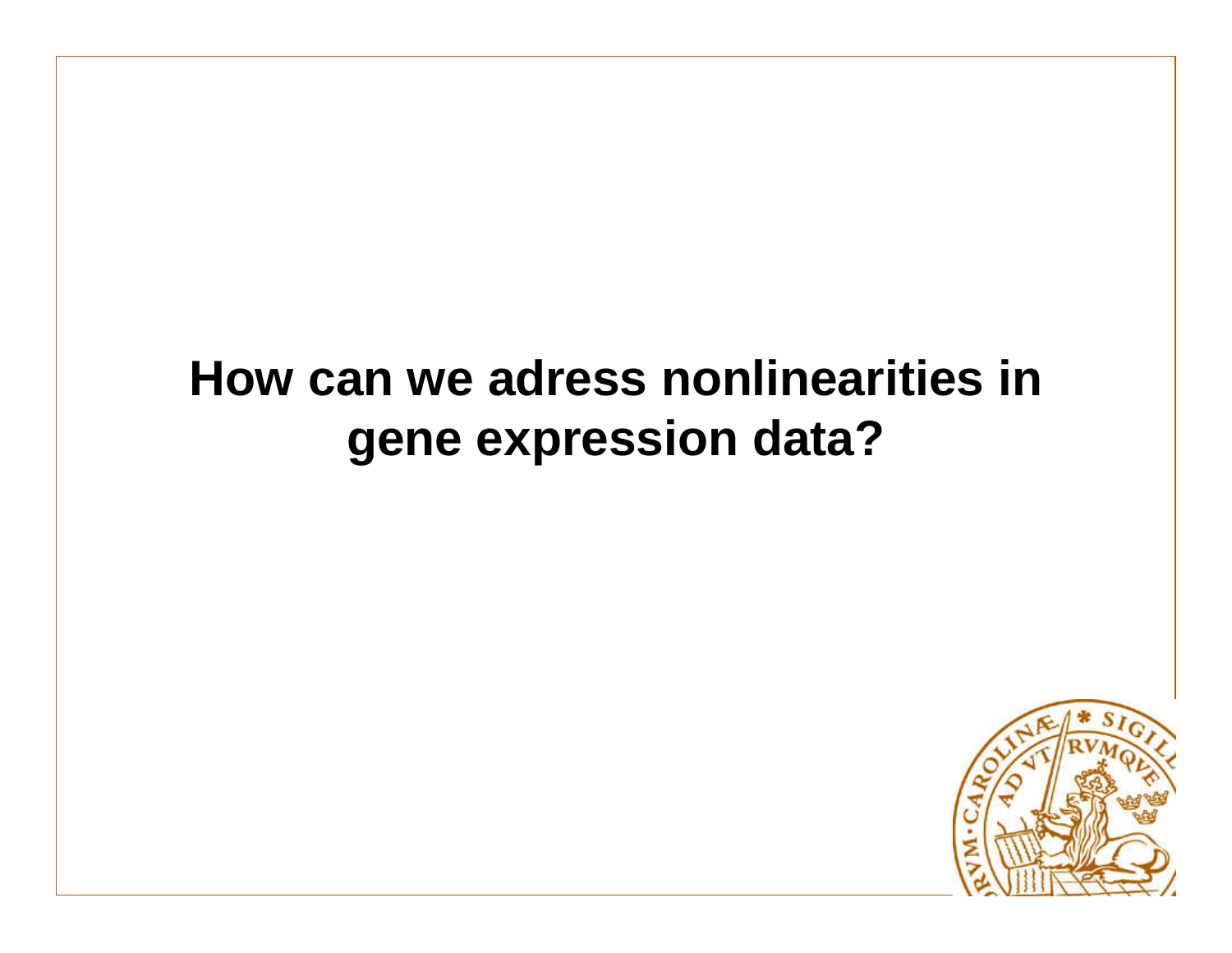# **Overview**

- **Why gene expression data may be nonlinear**
- **Manifold learning**
- **Exploratory analysis of real data**
	- **Visualization**
	- **Variable importance**

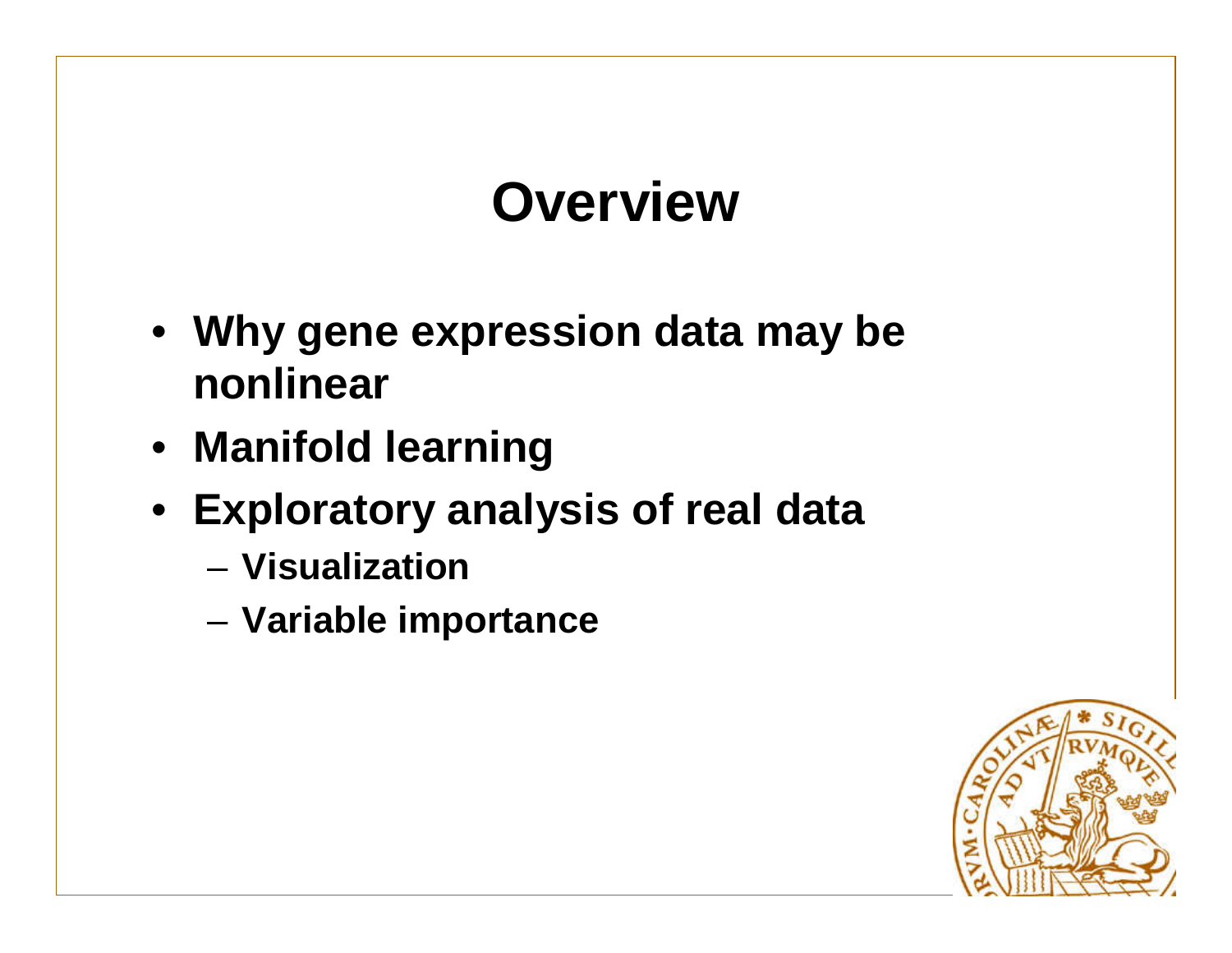### **Genes are functionally related**



#### **Regulatory networks**

- **Some proteins influence the expression of other genes**
- **Genes interact in a complex dynamical system**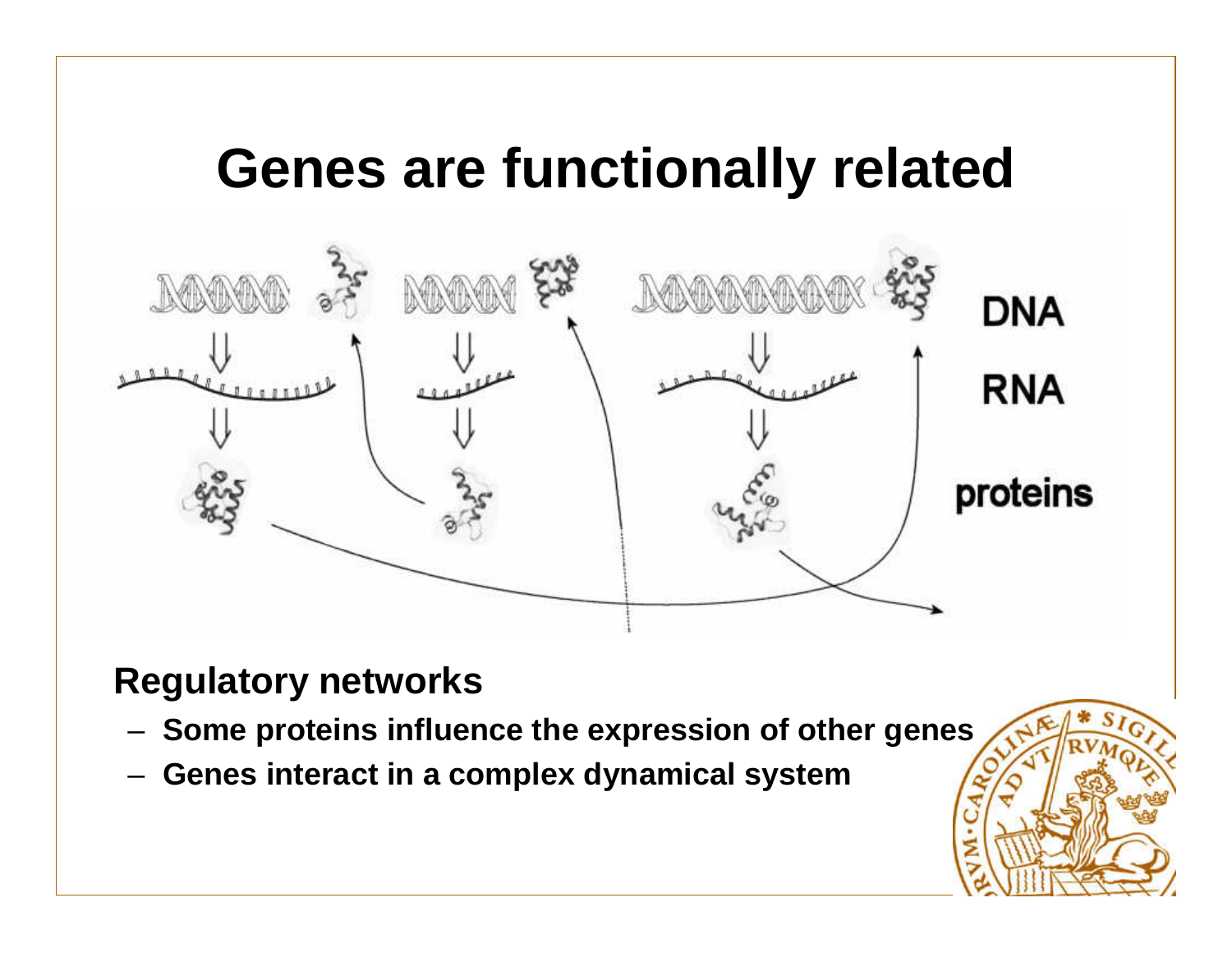#### **Models of gene regulatory networks**

- **Boolean networks**
- **Ordinary differential equations**
	- **Linear**
	- **Nonlinear (Michaelis-Menten, etc.)**
- **Partial differential equations**
- **Stochastic models**
	- **Stochastic master equations**

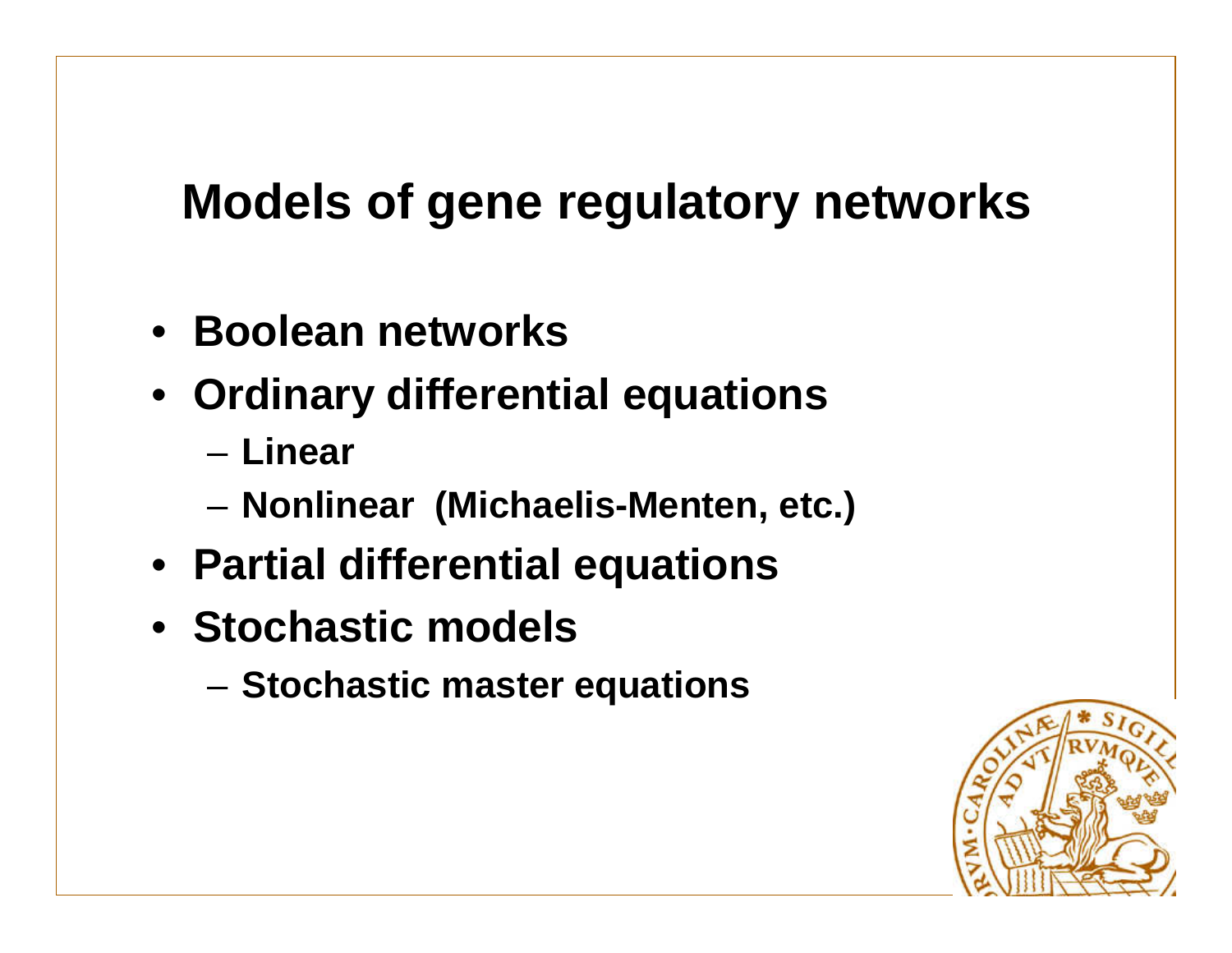# **Gene Expression Space**

- •**m measurements of n genes defines a cloud of m points in n-dimensional gene expression space**
- **... where different domains corresponds to different biological states of the regulatory system**
- **What is the structure of this point cloud?**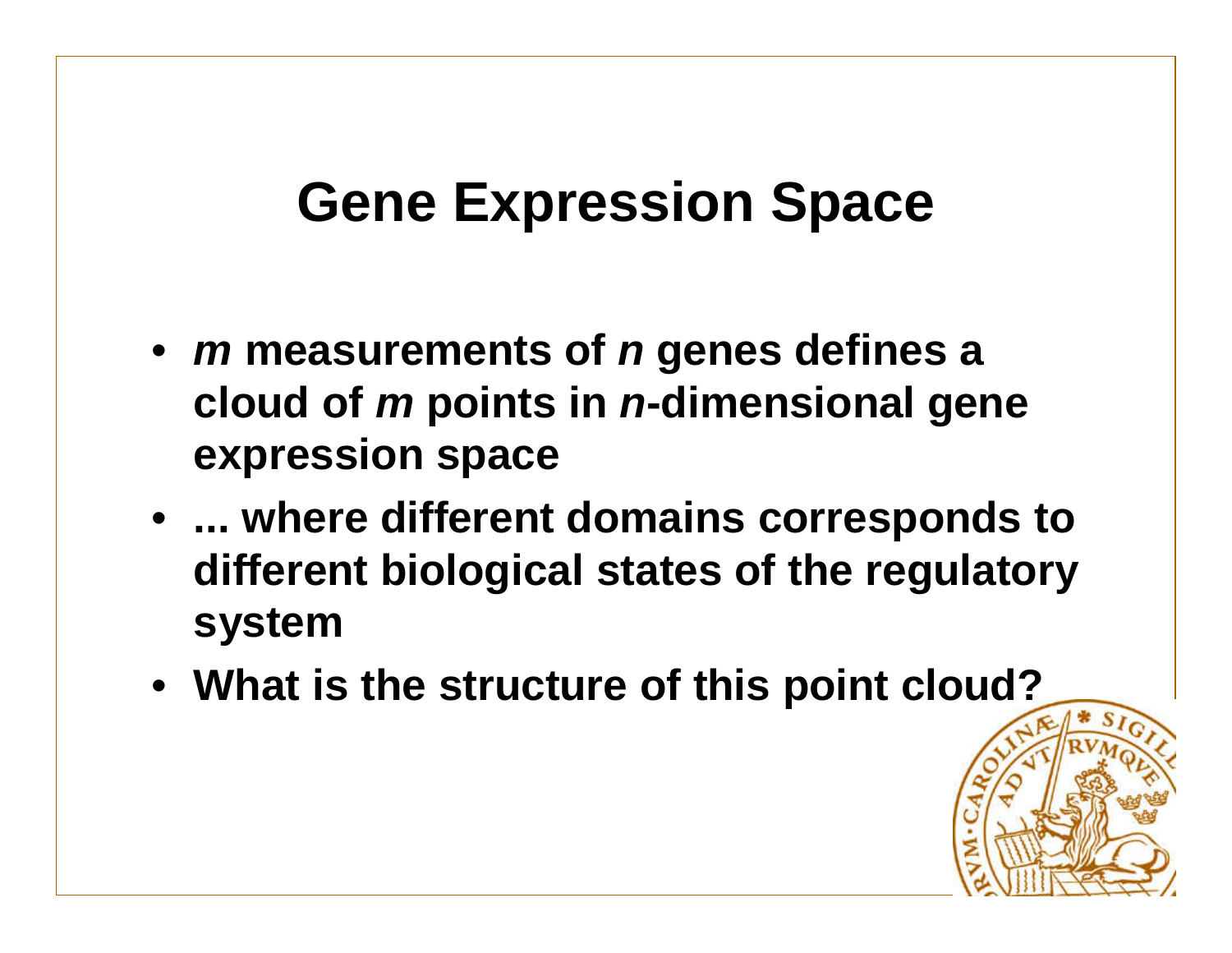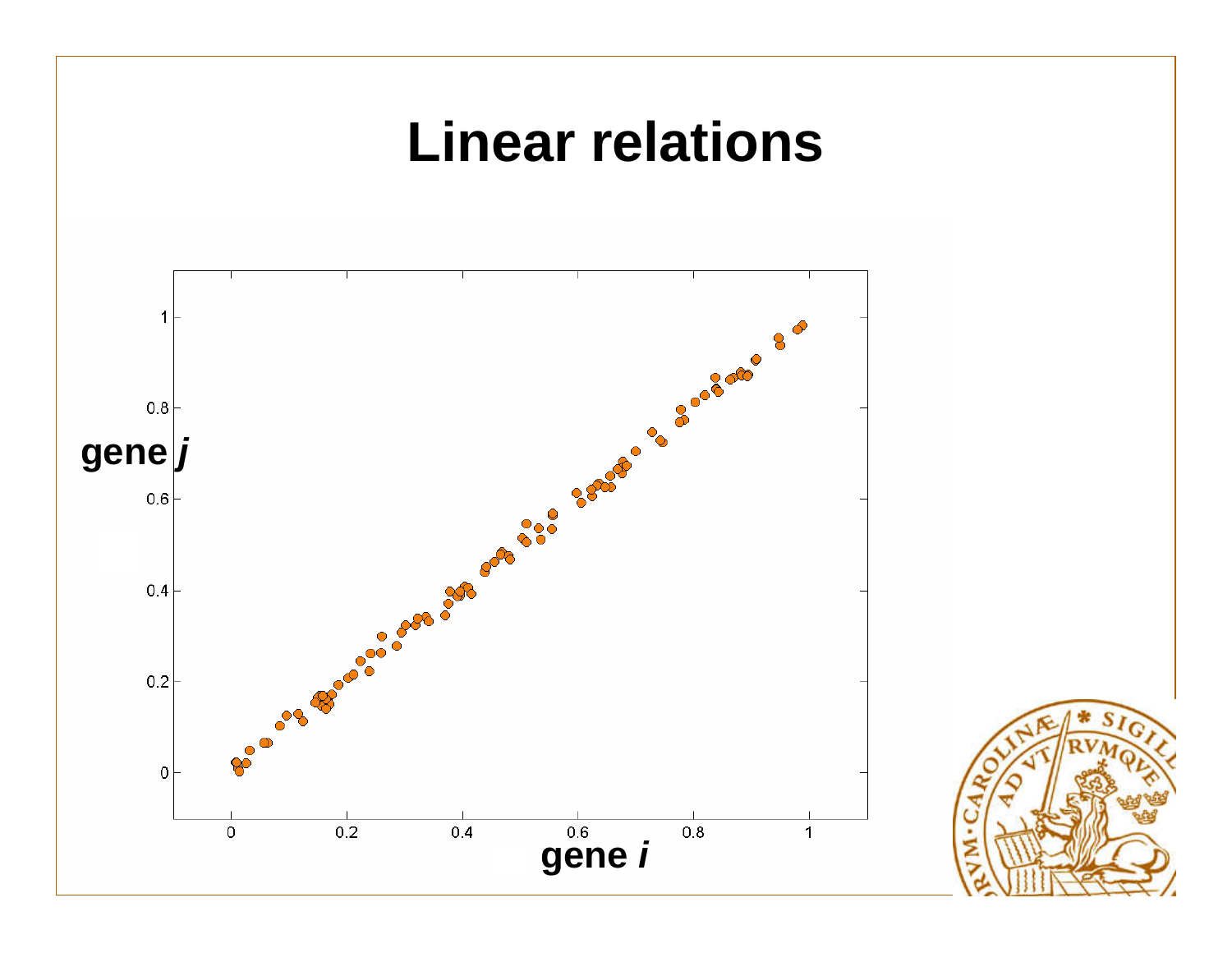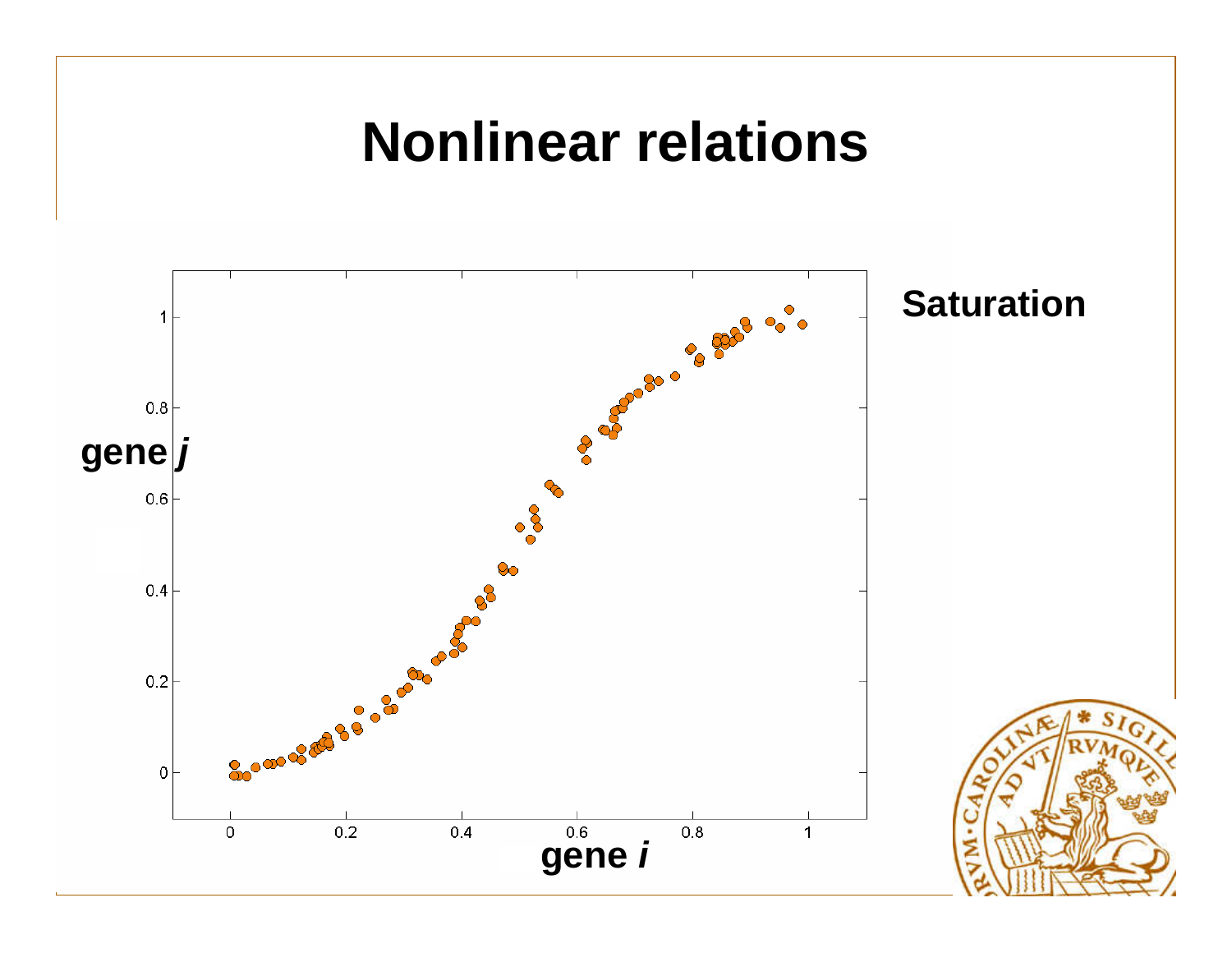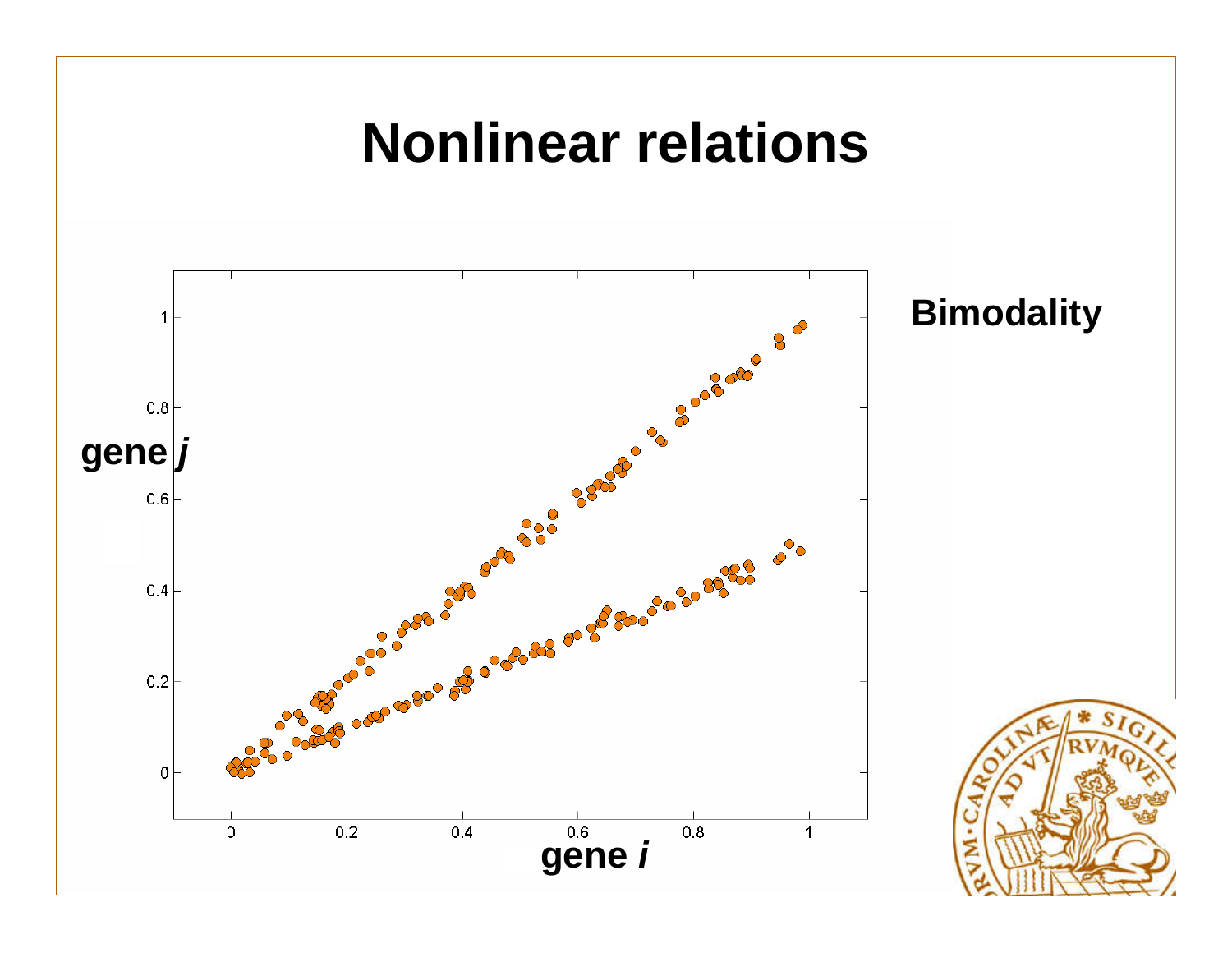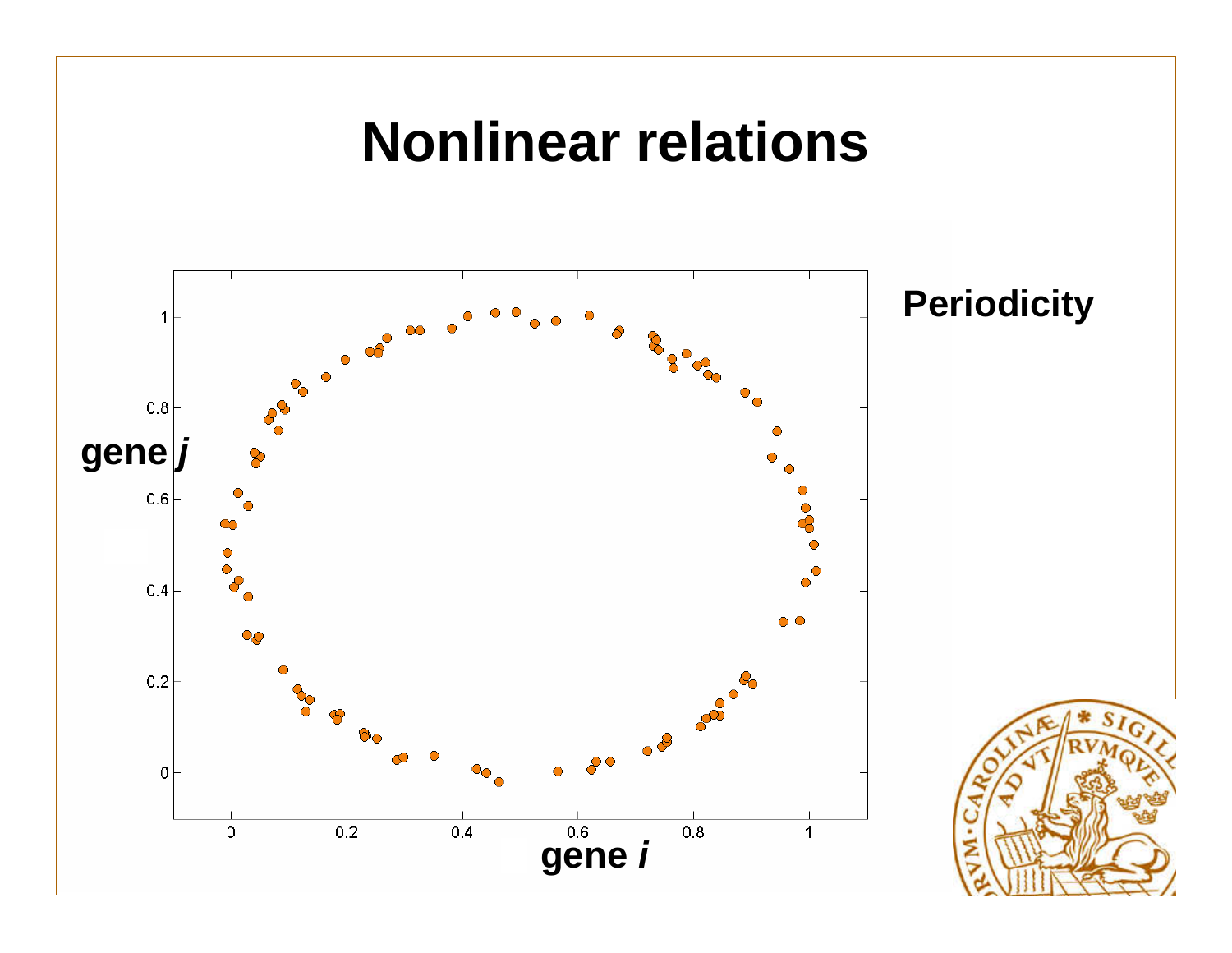#### **Nonlinearities as model consequences**

- **Spherical geometries in linear ODE's**
	- **Spring-mass system**
- **Torusoidal geometries in nonlinear ODE's**

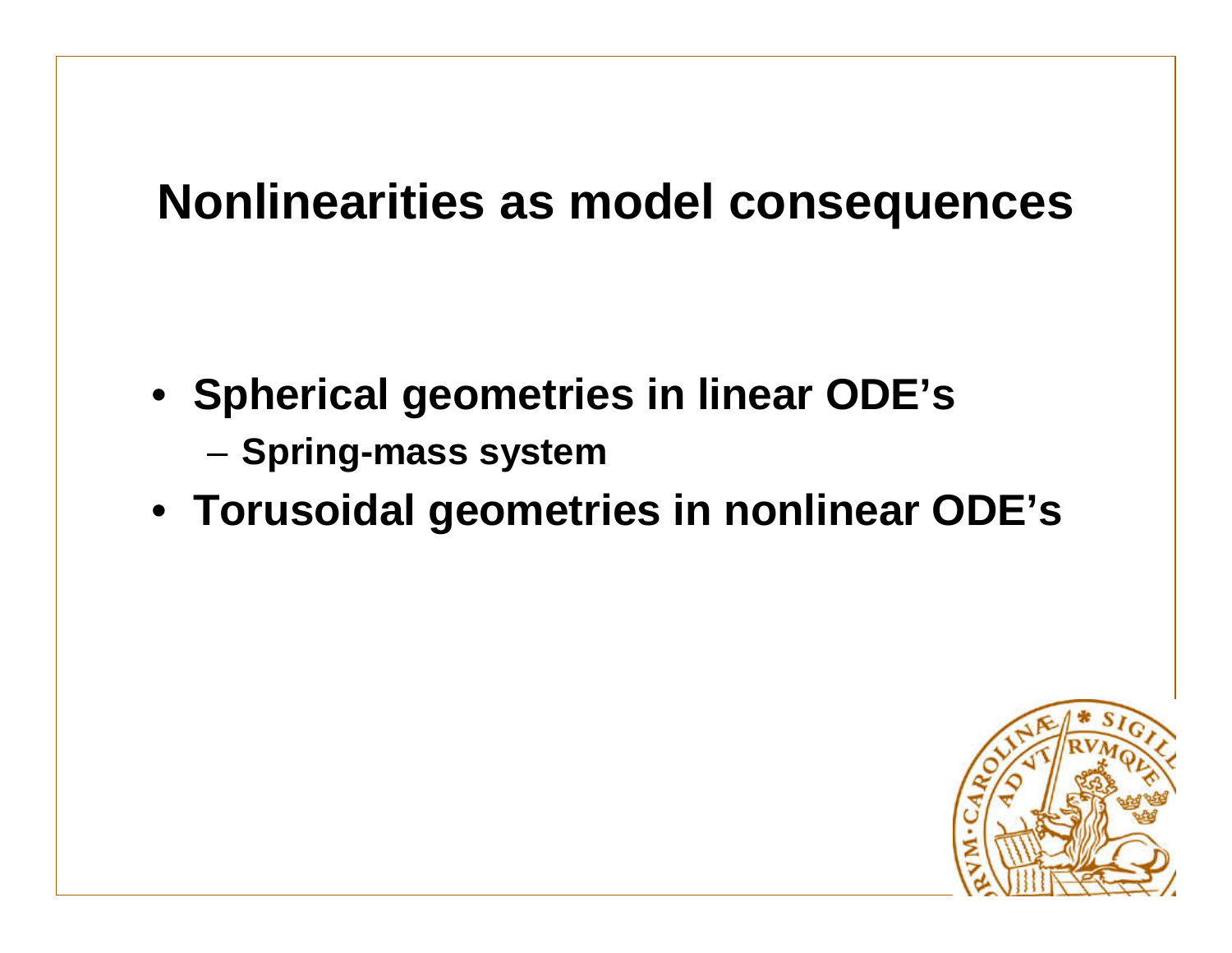### **So far, we conclude…**

• **Nonlinearities may be present in gene expression data**

**so …**

• **Data analysis tools should be able to handle this** 

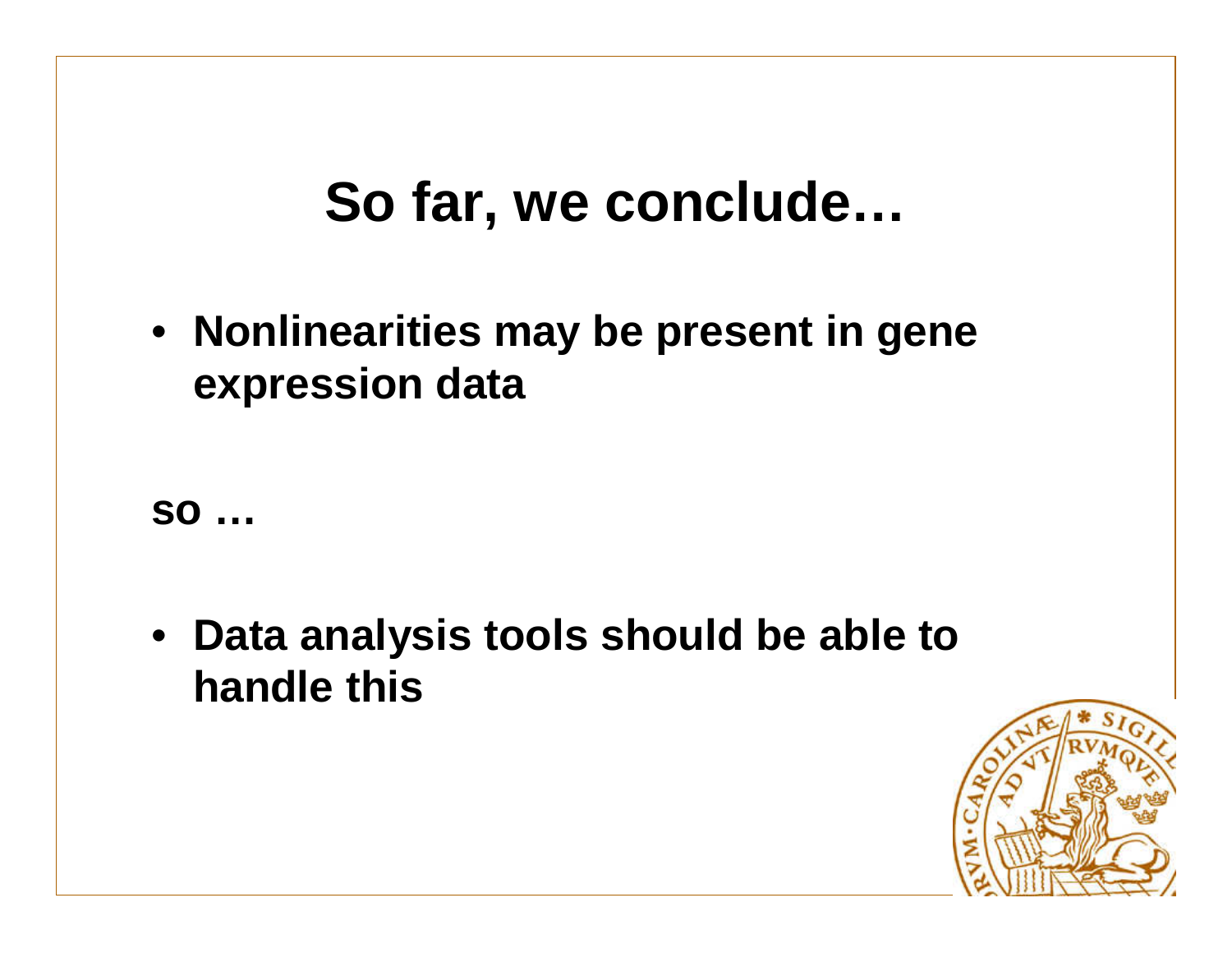# **Manifold Learning**

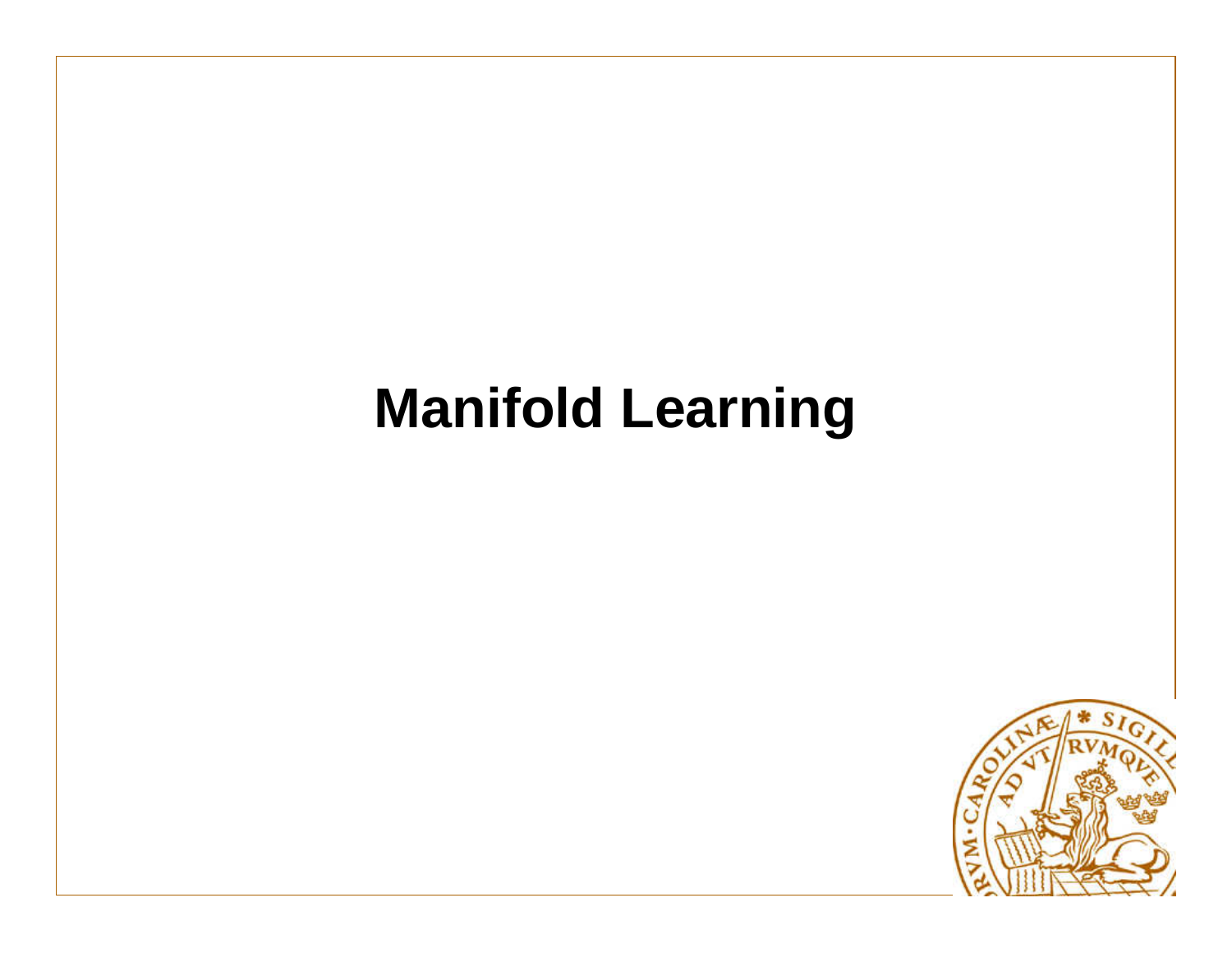#### **A simple example**



- • **Geodesic (intrinsic) distance is often more natural than Euclidean (ambient) distance**
- • **Need to infer the manifold structure**

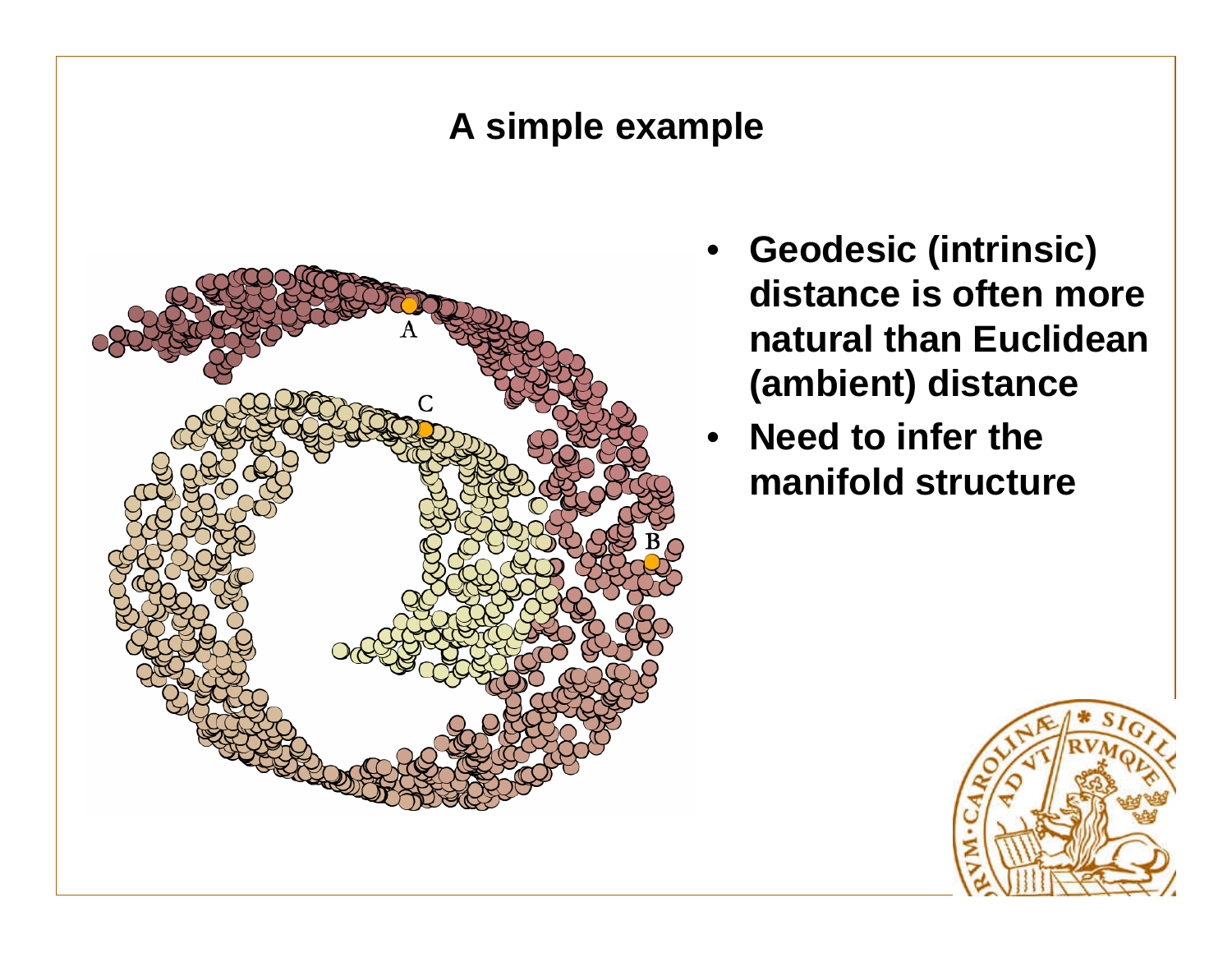# **Isomap**

- • **A graph is constructed by connecting each point to its nearest neighbours.**
- • **Approximate geodesic distances are calculated by finding the length of the shortest path in the graph between points**
- **Multidimensional scaling yields**  •**a lower-dimensional representation**



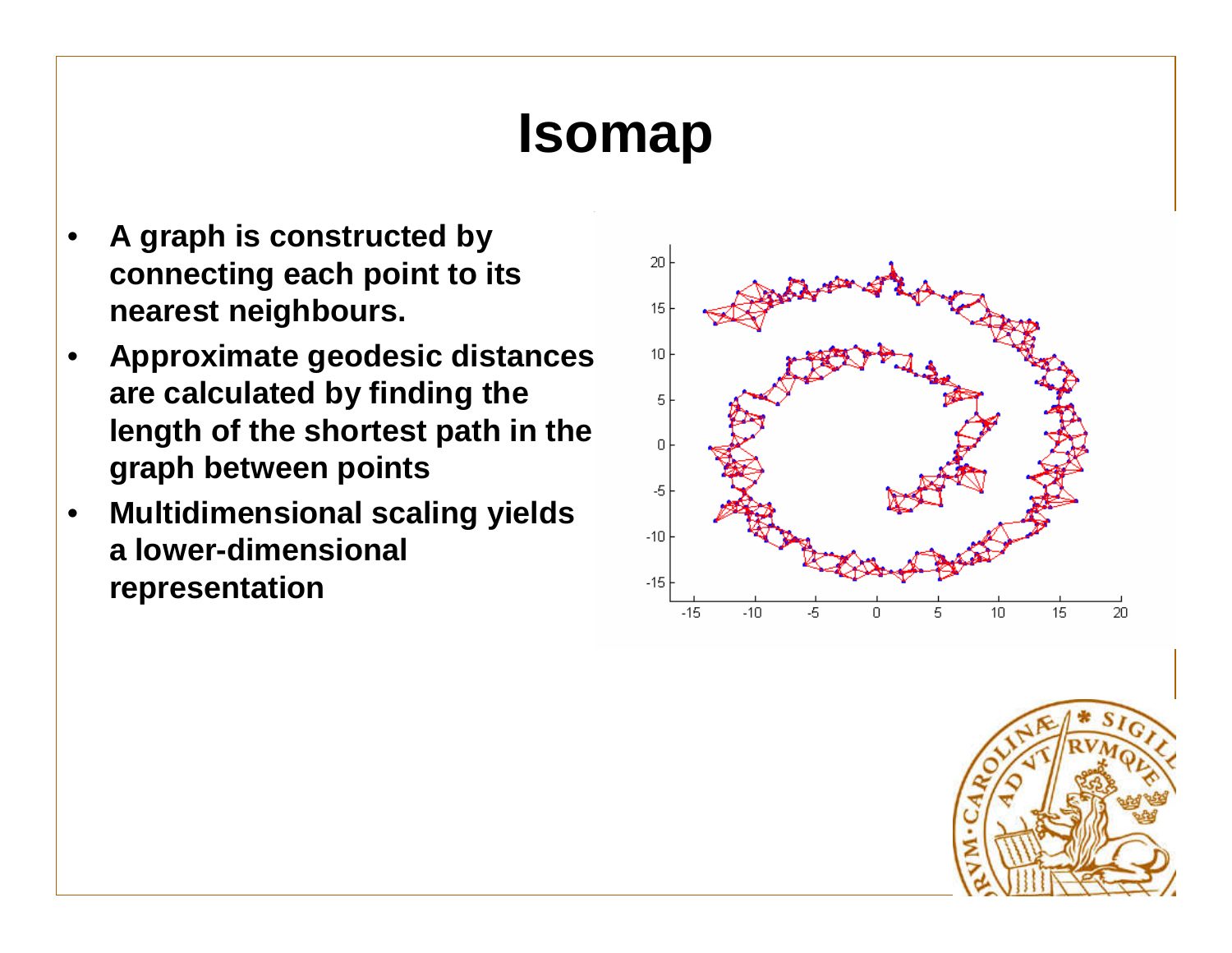#### **Isomap recovers intrinsic geometry**



#### observations

#### Isomap projection

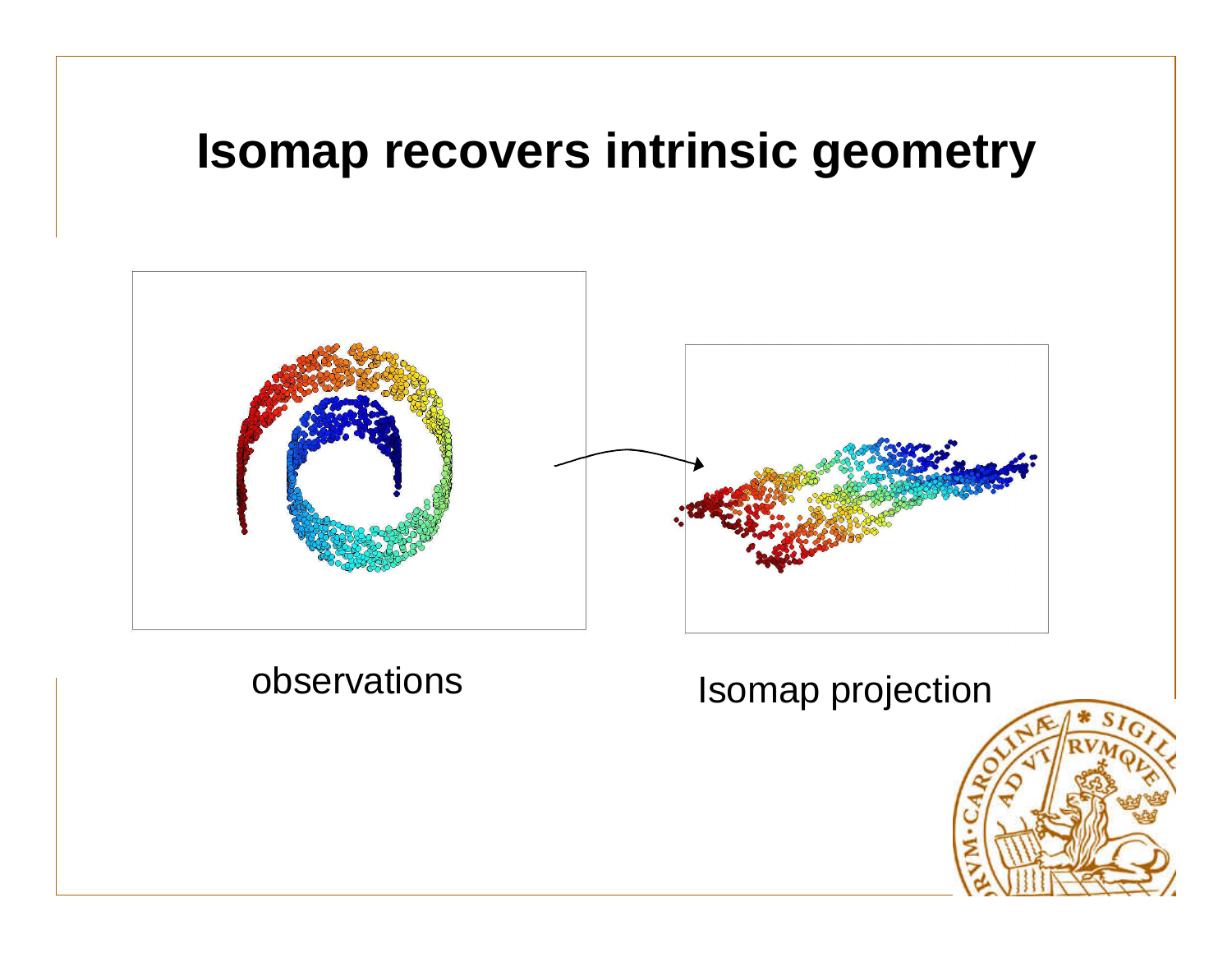### **Some recent methods**

- •**Isomap (Tenenbaum et al. 2000)**
- •**Locally Linear Embedding (Roweis & Saul 2000)**
- •**Laplacian Eigenmaps (Belkin & Niyogi 2003)**
- •**Hessian Eigenmaps (Donoho & Grimes 2003)**
- •**Maximum Variance Unfolding (Weinberger et al. 2004)**

•**...**

**Many of these can be formulated as kernel methods**

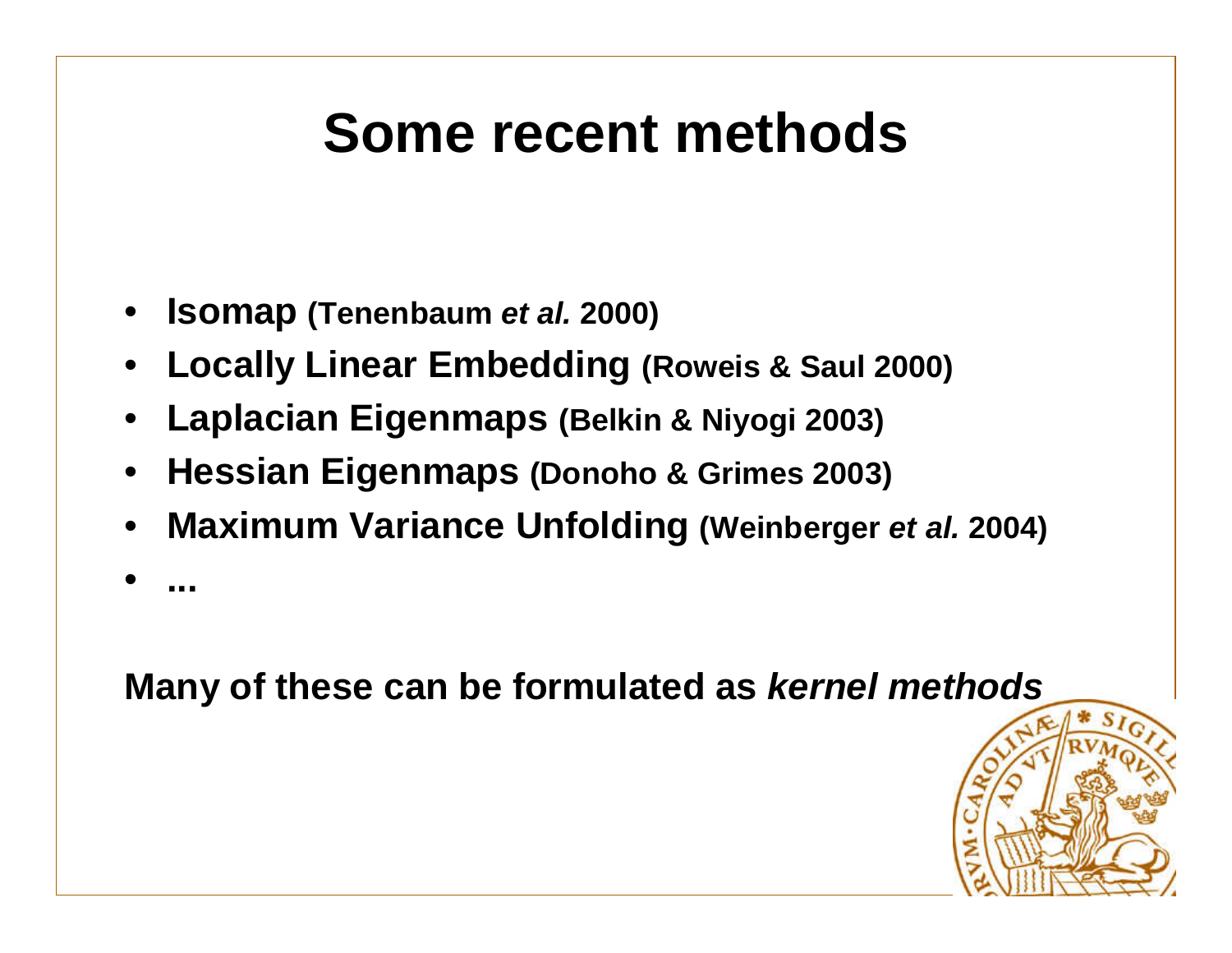### **Kernel Methods**



- • **Map data into <sup>a</sup>feature space with desirable properties**
	- **Linearizing**
	- **Class separating, etc …**
- *<b>f The mapping is defined <i>implicitly* via a kernel function  $\frac{1}{2}$ **the scalar product in feature space**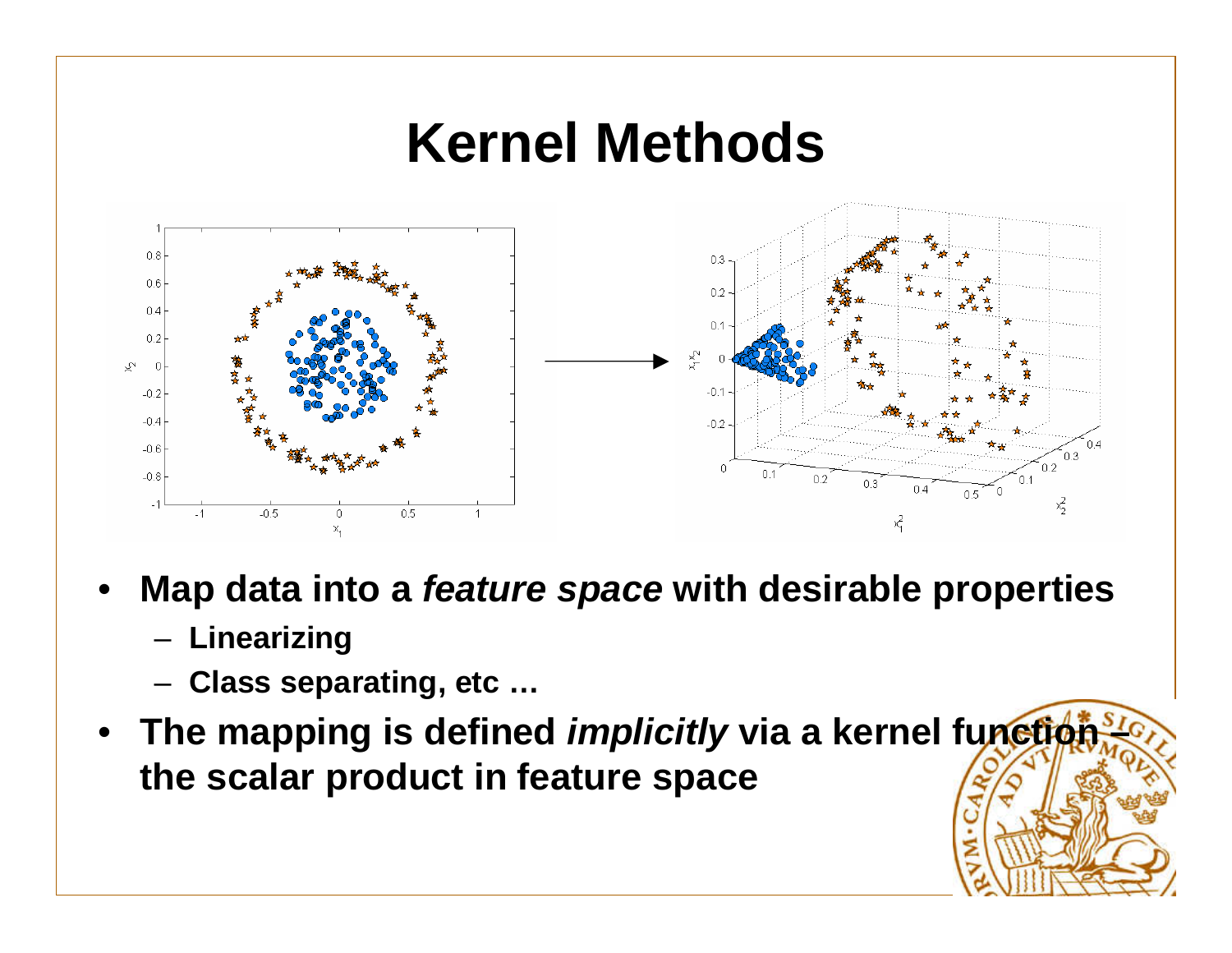# **Kernel view of manifold learning**

**Nonparametric learning of a kernel whose feature space efficiently parameterizes the underlying manifold**

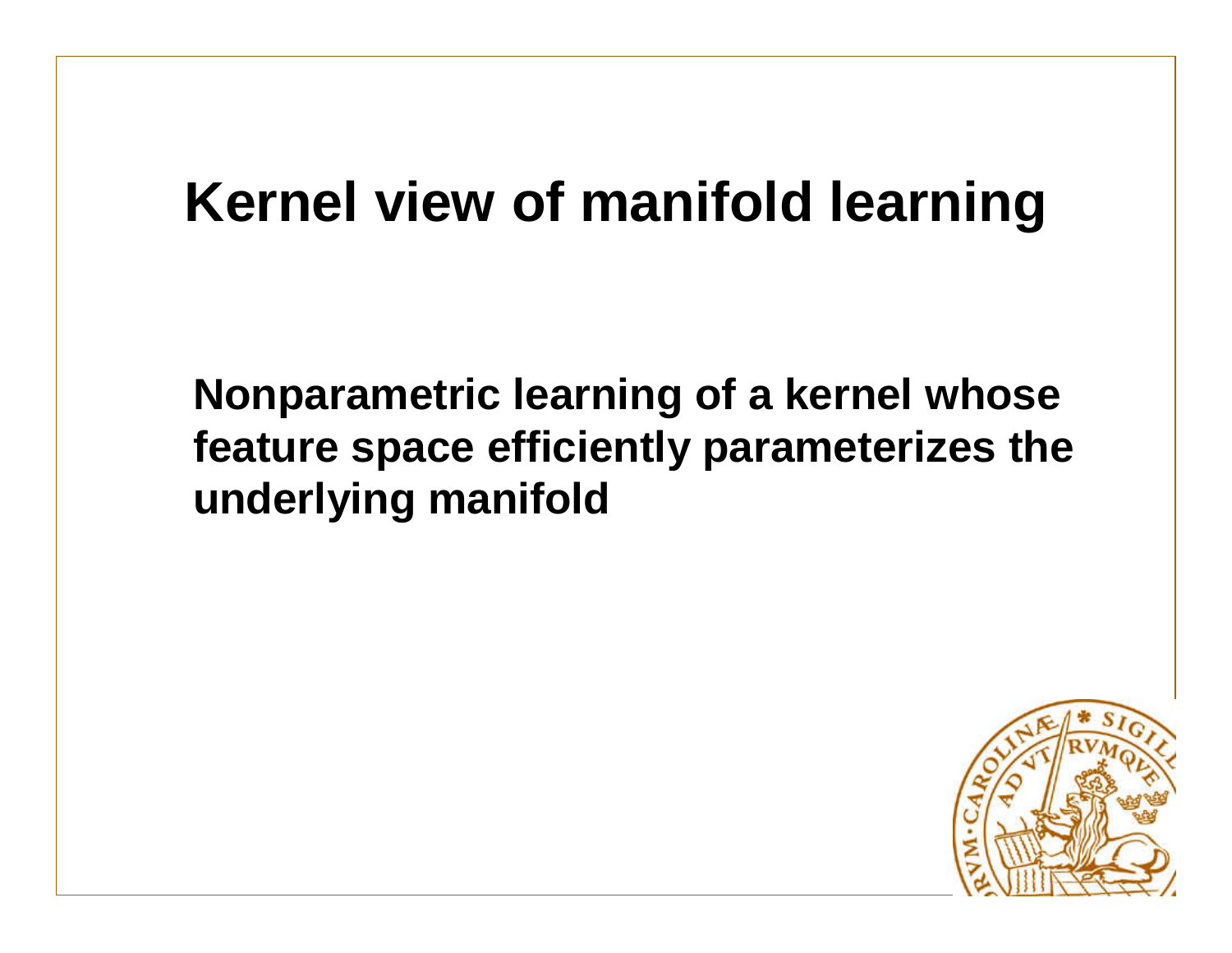### **Visualization of gene expression data**

**Jens Nilsson, Thoas Fioretos, Mattias Höglund, and Magnus Fontes. Approximate geodesic distances reveal biologically relevant structures in microarray data. Bioinformatics, 20(6), 2004.**

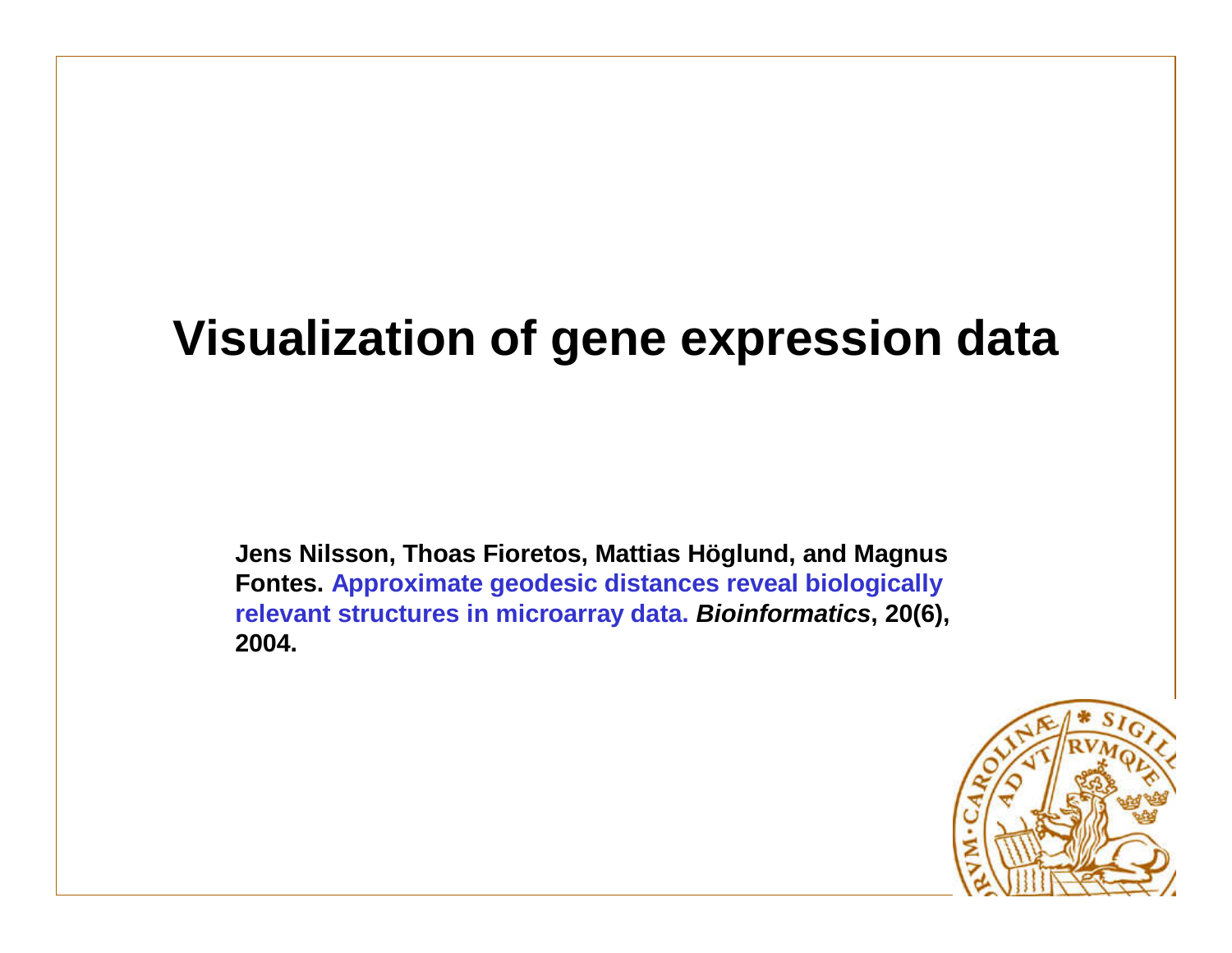#### **Problem:**

• **Are approximate geodesic distances more biologically relevant than Euclidean distances?** 

#### **Data:**

• **96 lymphoma microarray samples divided into nine diagnostic classes (Alizadeh et al. 2000)** 

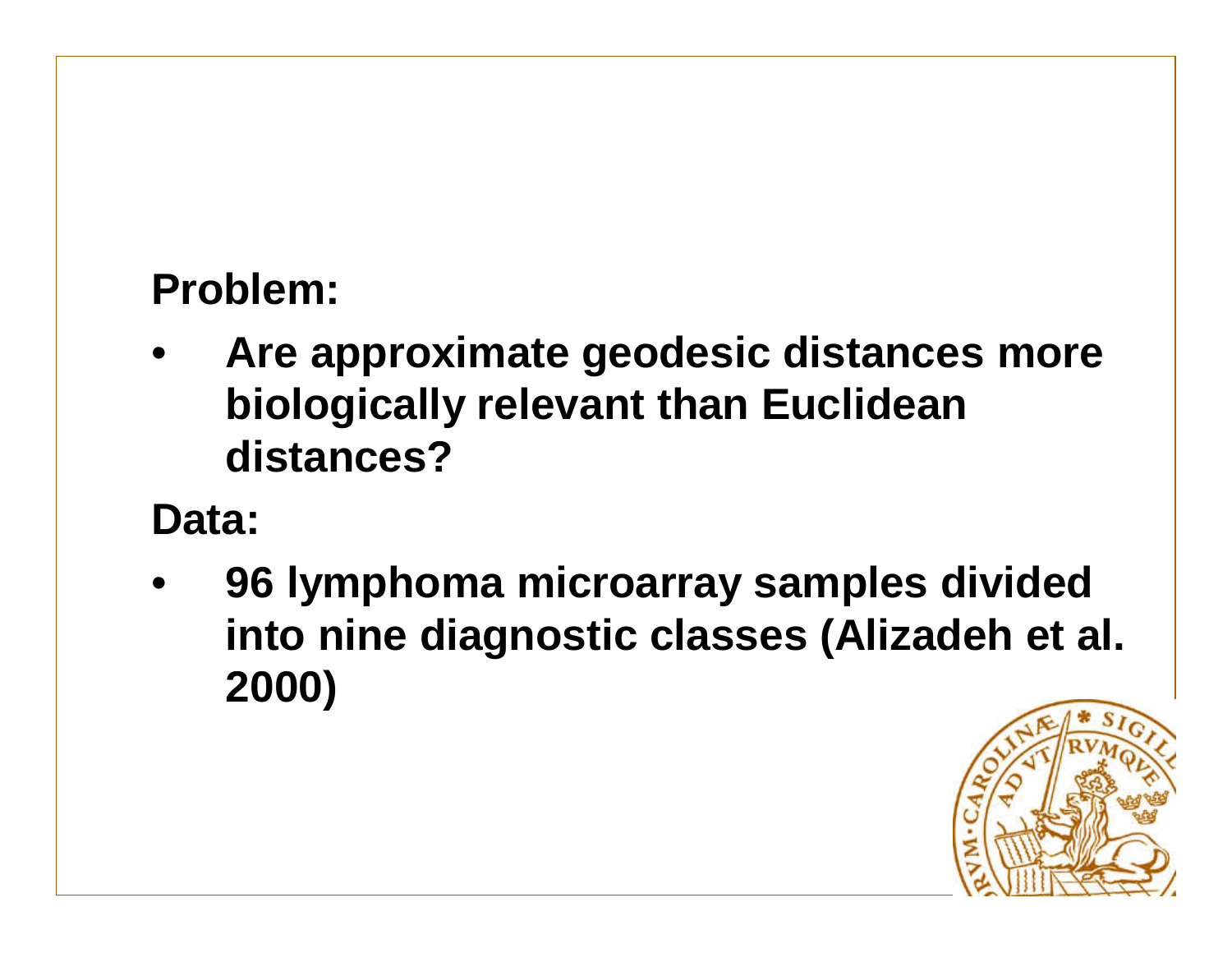### **Principal Component Analysis**

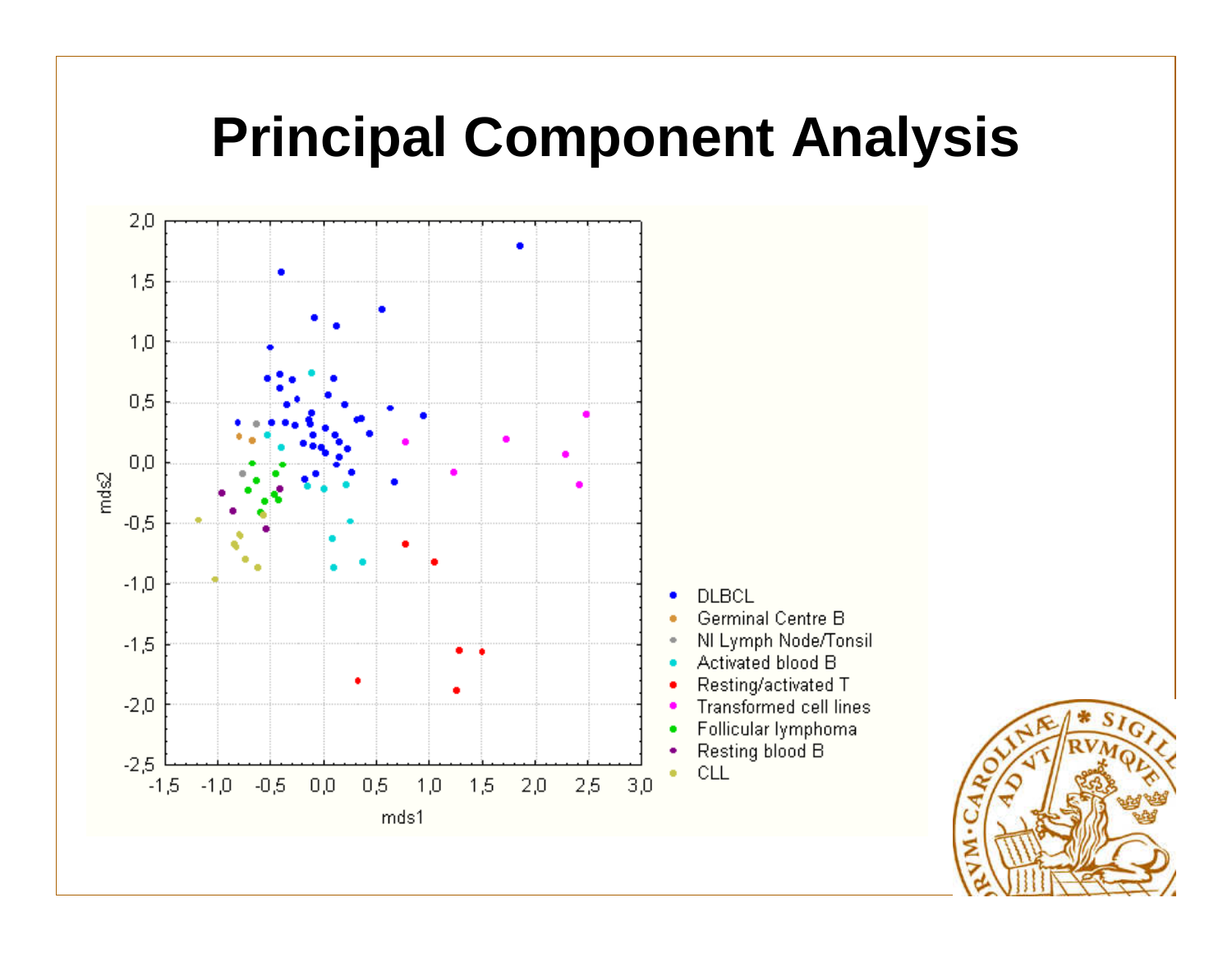# **Isomap**

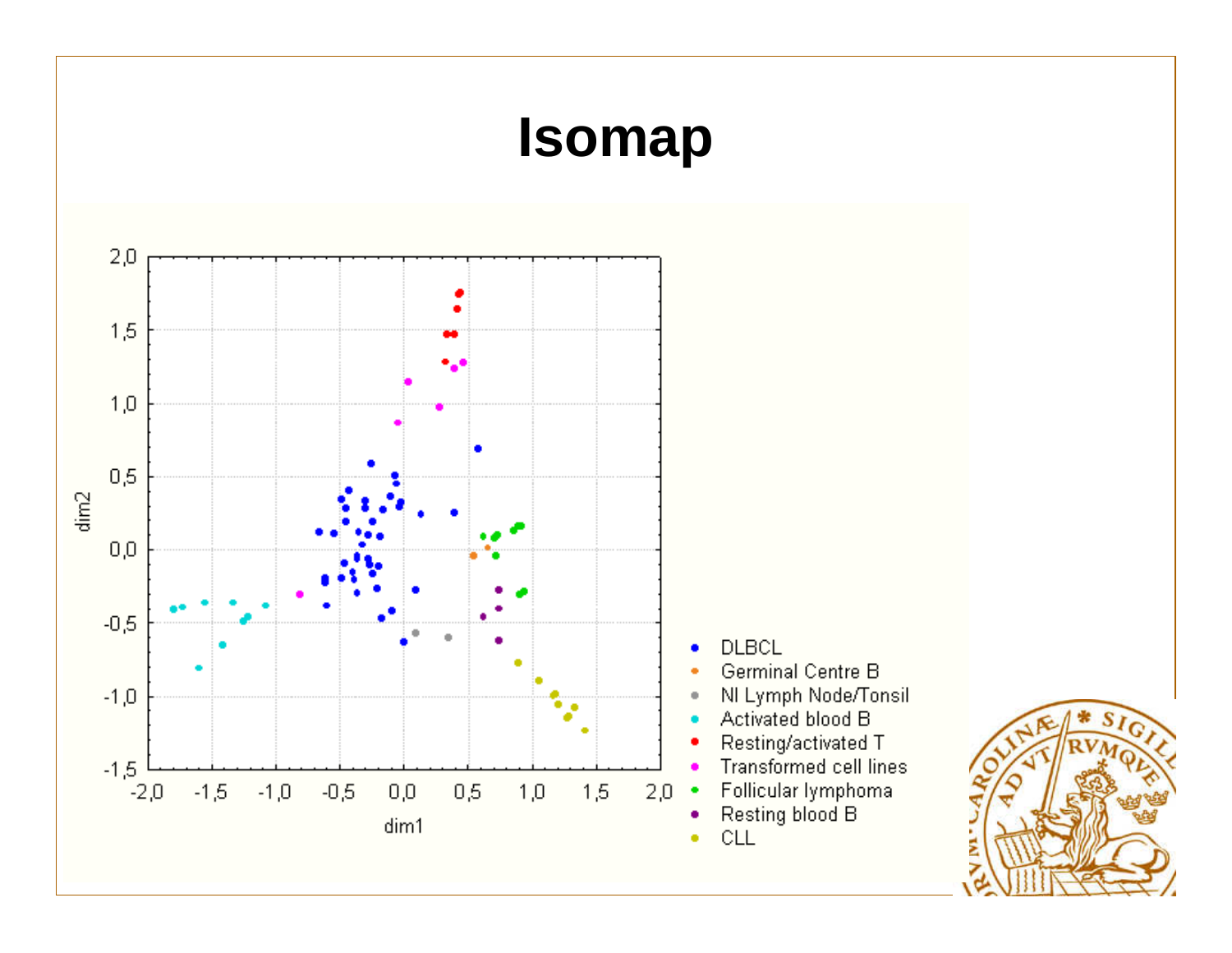### **Some observations**

- • **Activated blood B class divided into two branches**
	- – **One branch contains all samples stimulated 24-48 h**
	- – **The other contains all samples stimulated 6 h**
- **Transformed cell lines (TCL) class contains an outlier**
	- **SUDHL5 is established from a DLBCL tumor**
	- **Other TCL-samples:**
		- **3 based on T-cells**
		- **1 of myelomonocytic origin**
		- **1 of unknown origin**



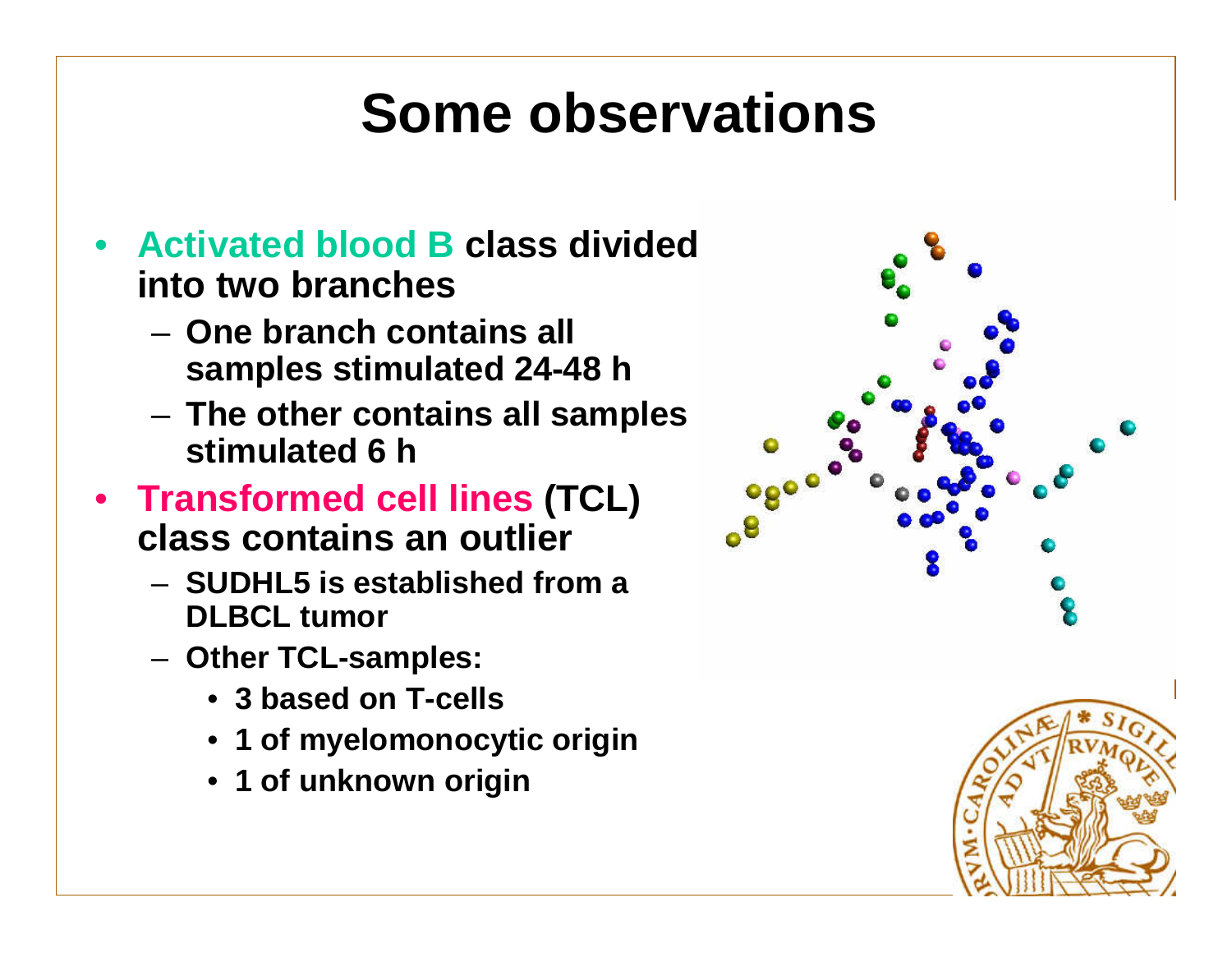#### **Estimation of variable importance**

**J. Nilsson, F. Sha, A. Andersson, T. Fioretos, M. Fontes and M. I. Jordan. Variable importance assessment in manifold learning.Manuscript, 2008.**

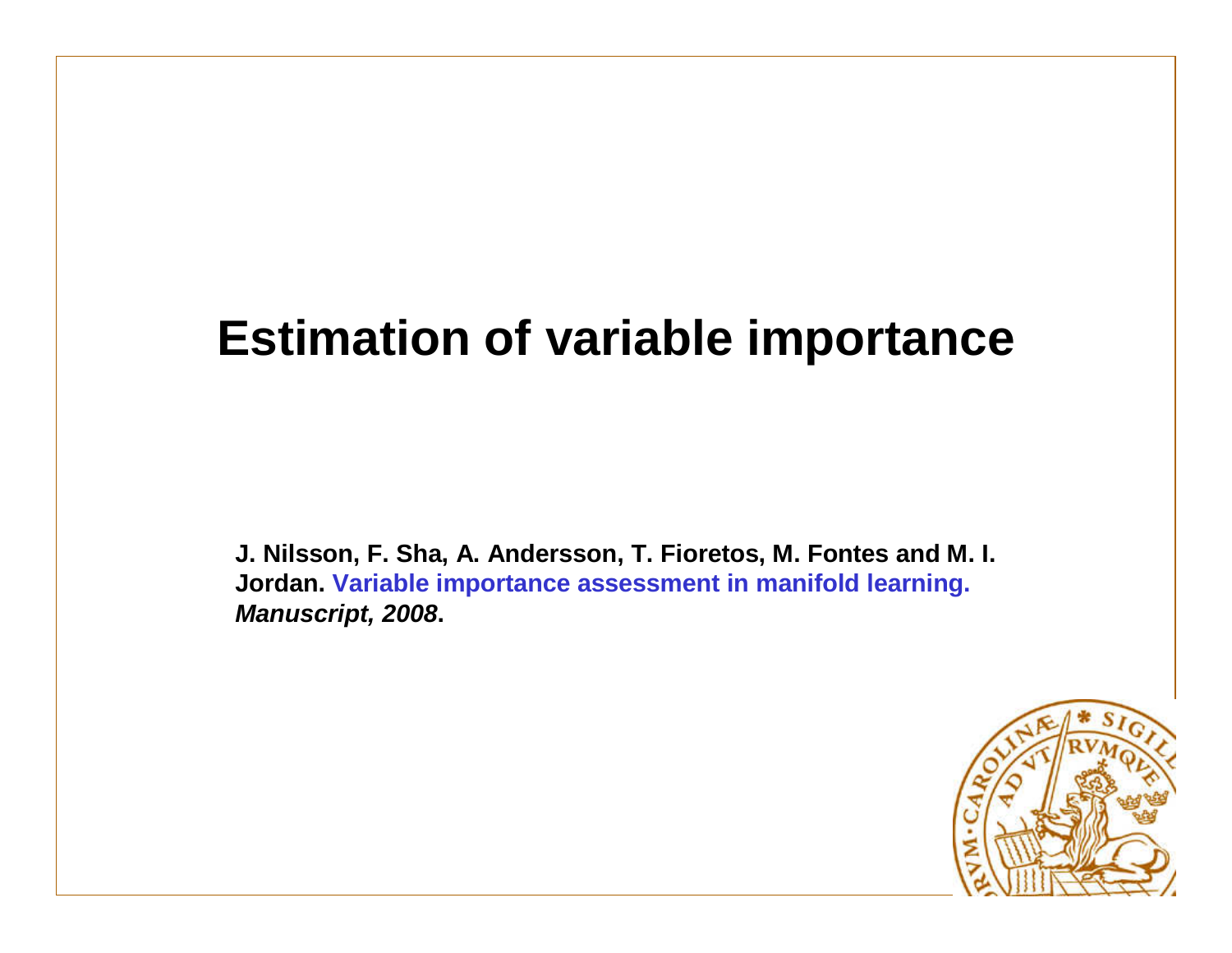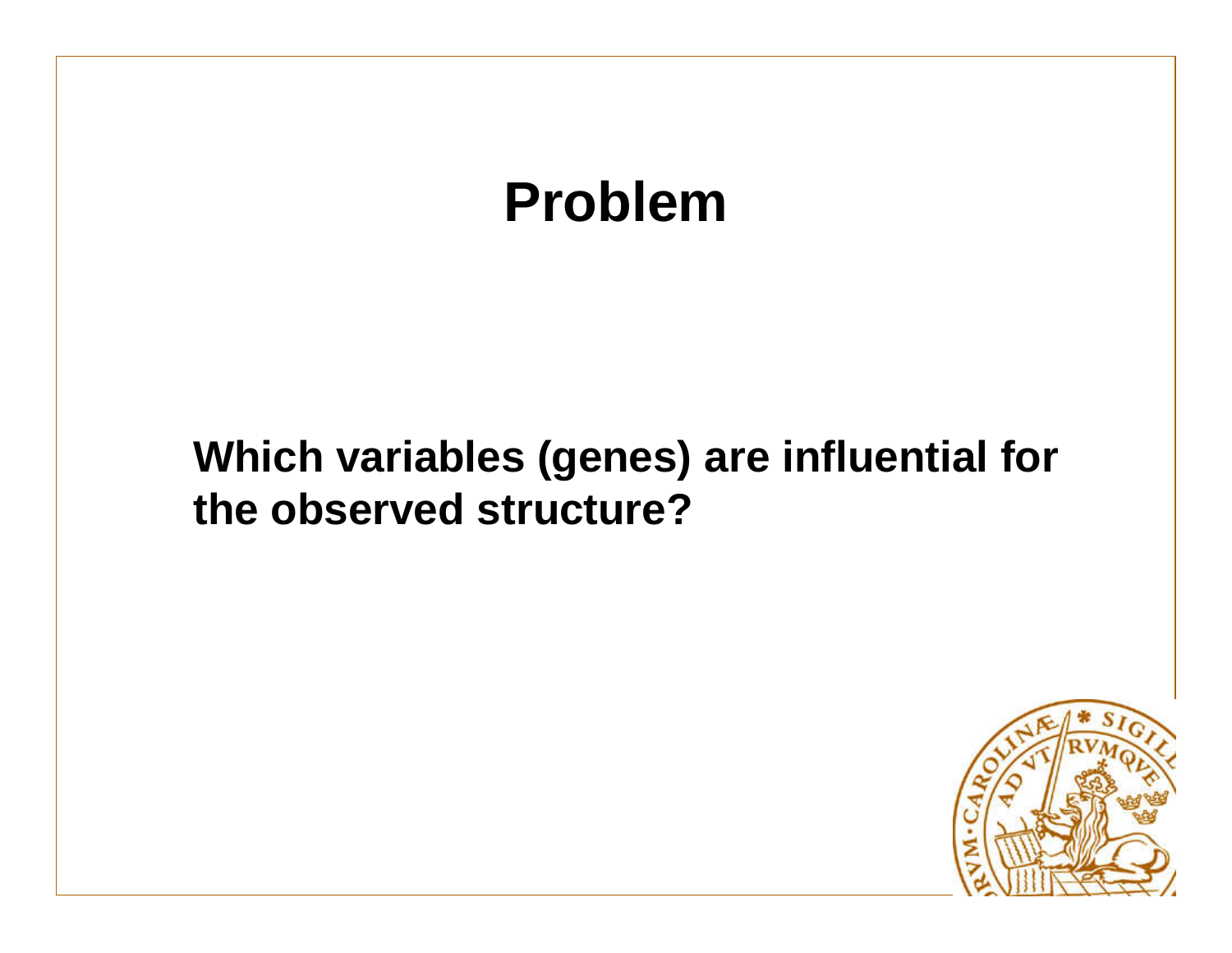### **A possible approach**

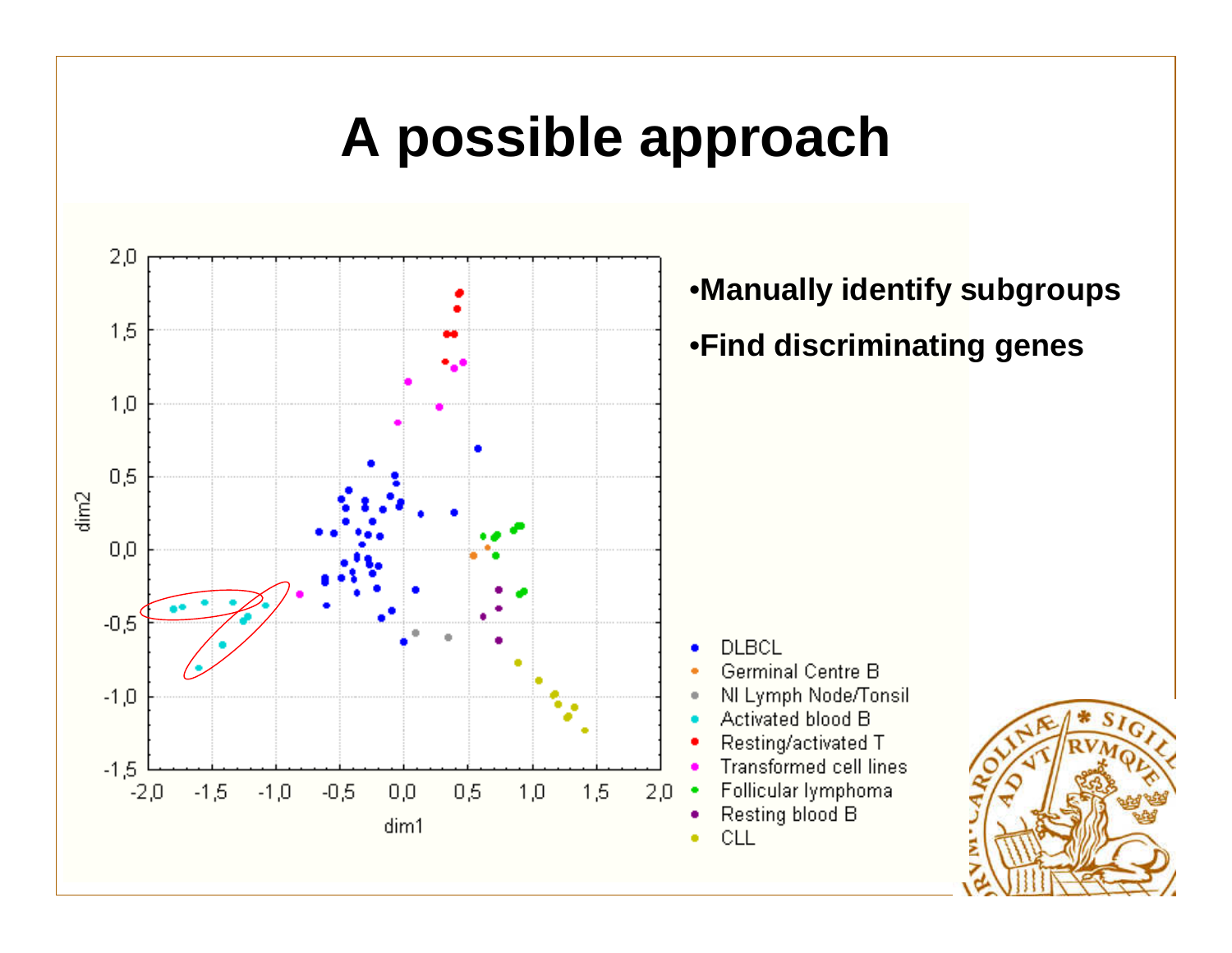# **Our approach**

- **Manifold learning often involves learning a kernel matrix**
- **… whose feature space describes the intrinsicgeometry**
- **Analyze the kernel mapping to assess variable importance**
	- **Feature space – response**
	- **Input space – covariate/explanatory variable**

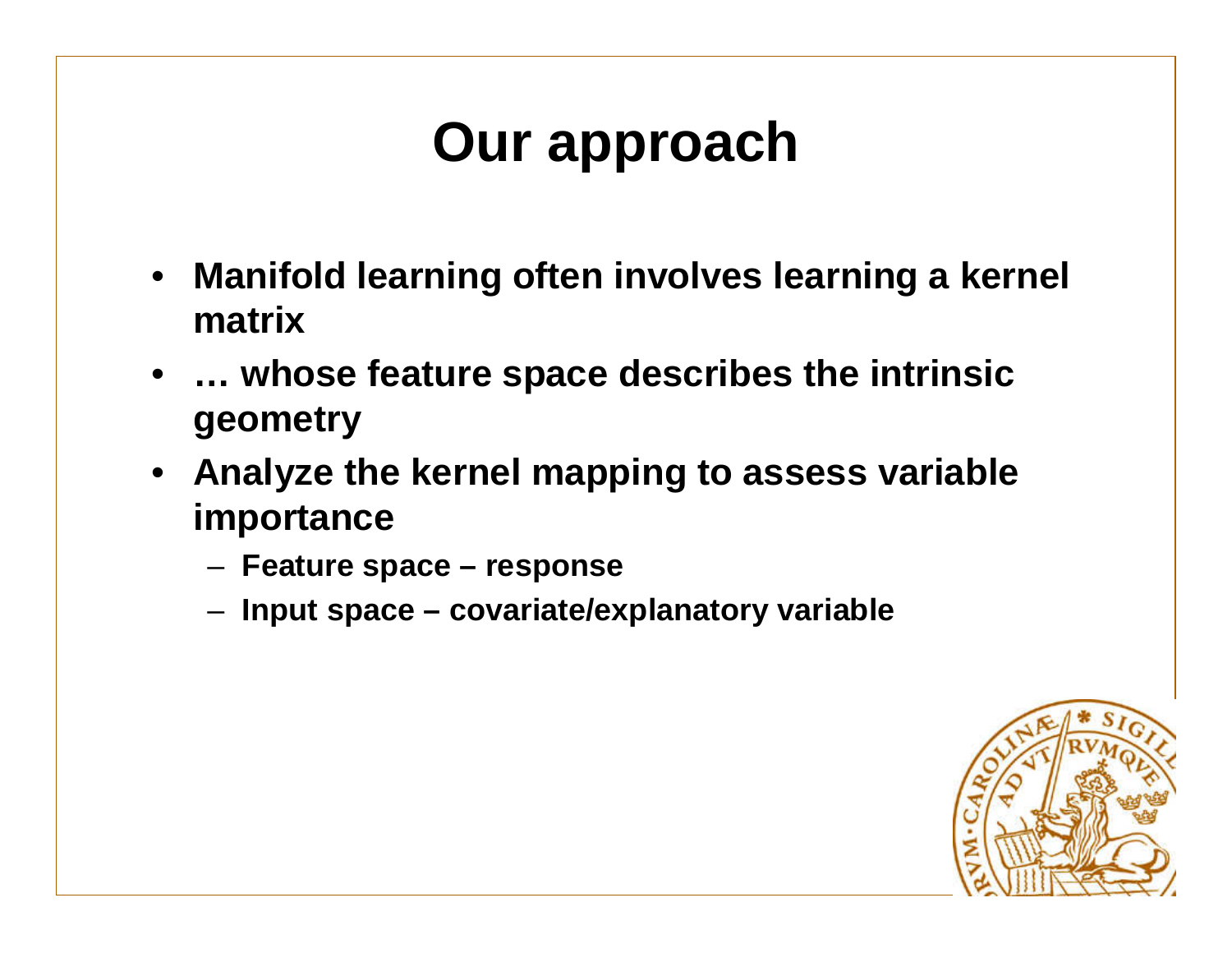### **Sufficient Dimension Reduction (SDR)**

- **Li (1991)**
- **Dimensionality reduction in regression**
	- **Covariates <sup>X</sup>and response Y**
- **Find a linear subspaceZ of covariate space that is optimally informative w.r.tY**
	- –**Central subspace**

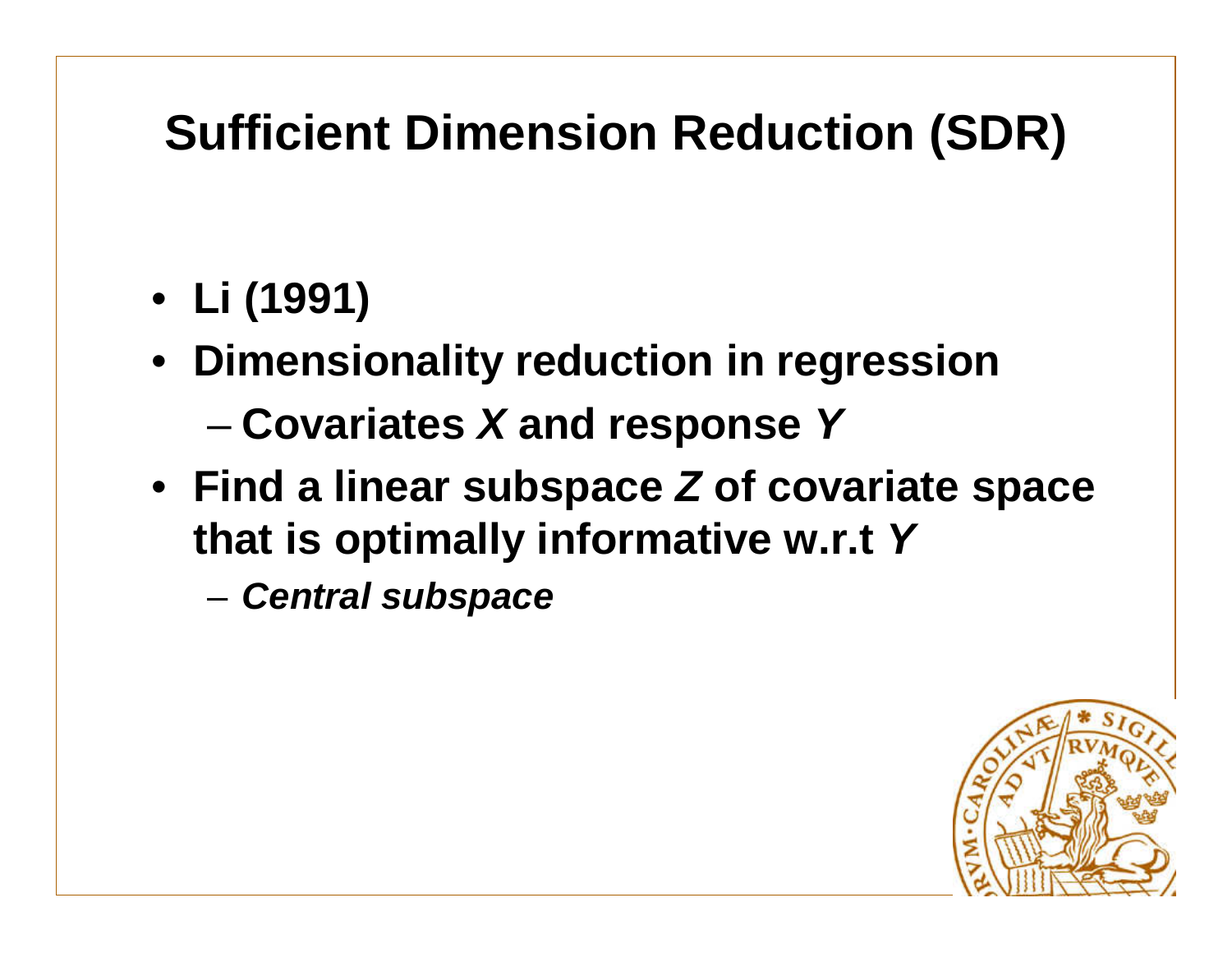# **SDR example**



- **Consider twocovariatesx<sup>1</sup>, x<sup>2</sup>**
- **Let a responsey be defined by**

$$
y = \sin(x_1 + x_2) + \text{const}
$$

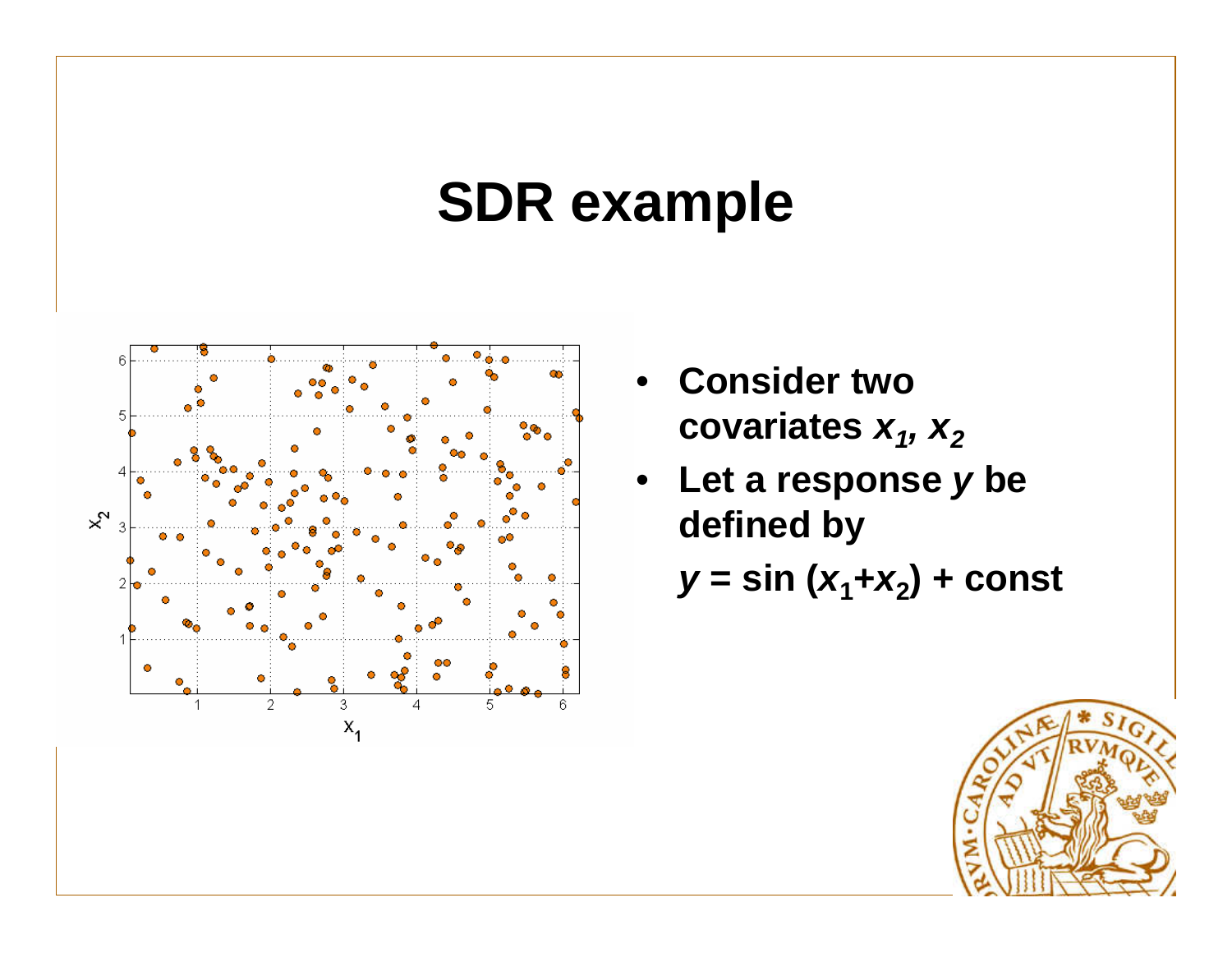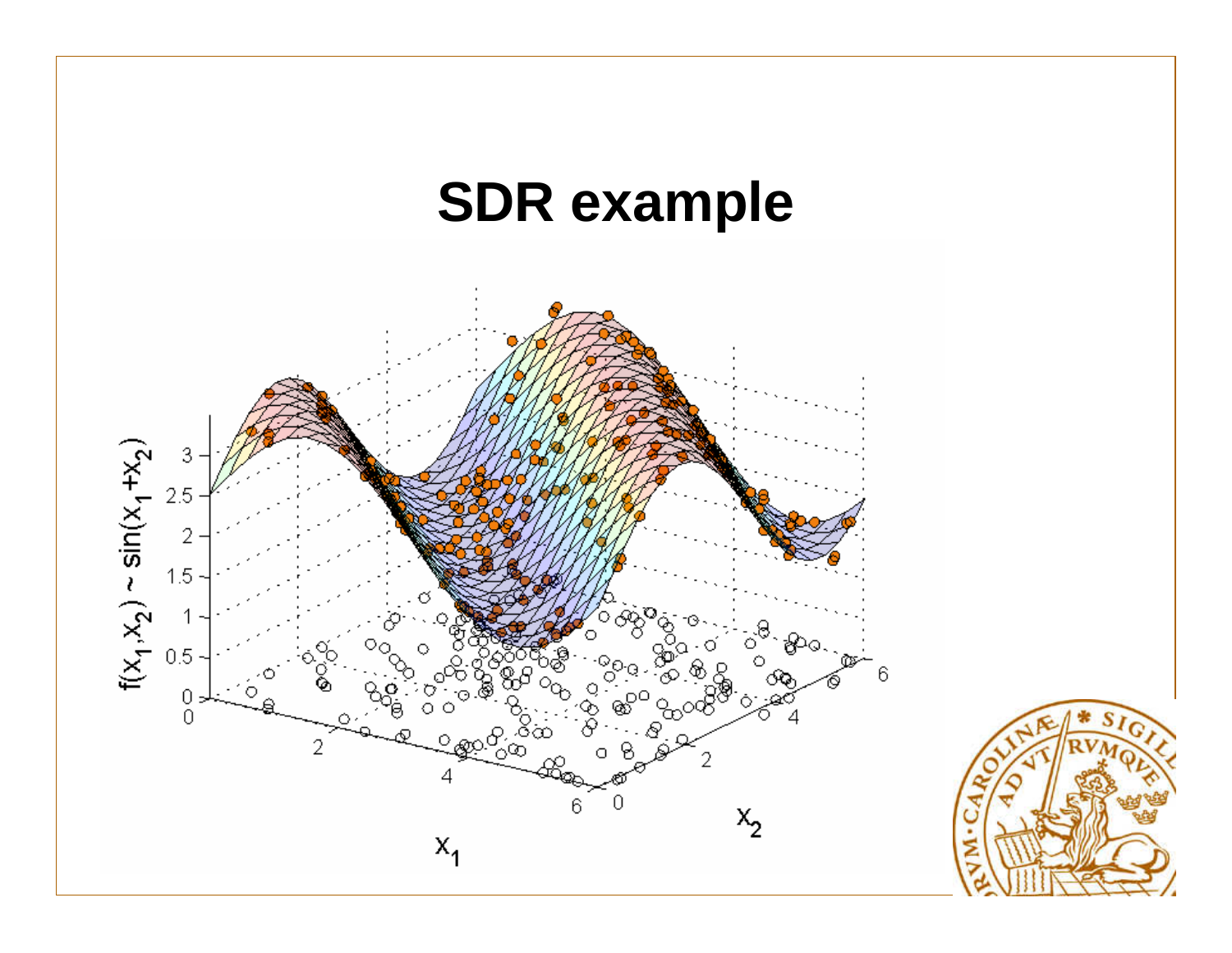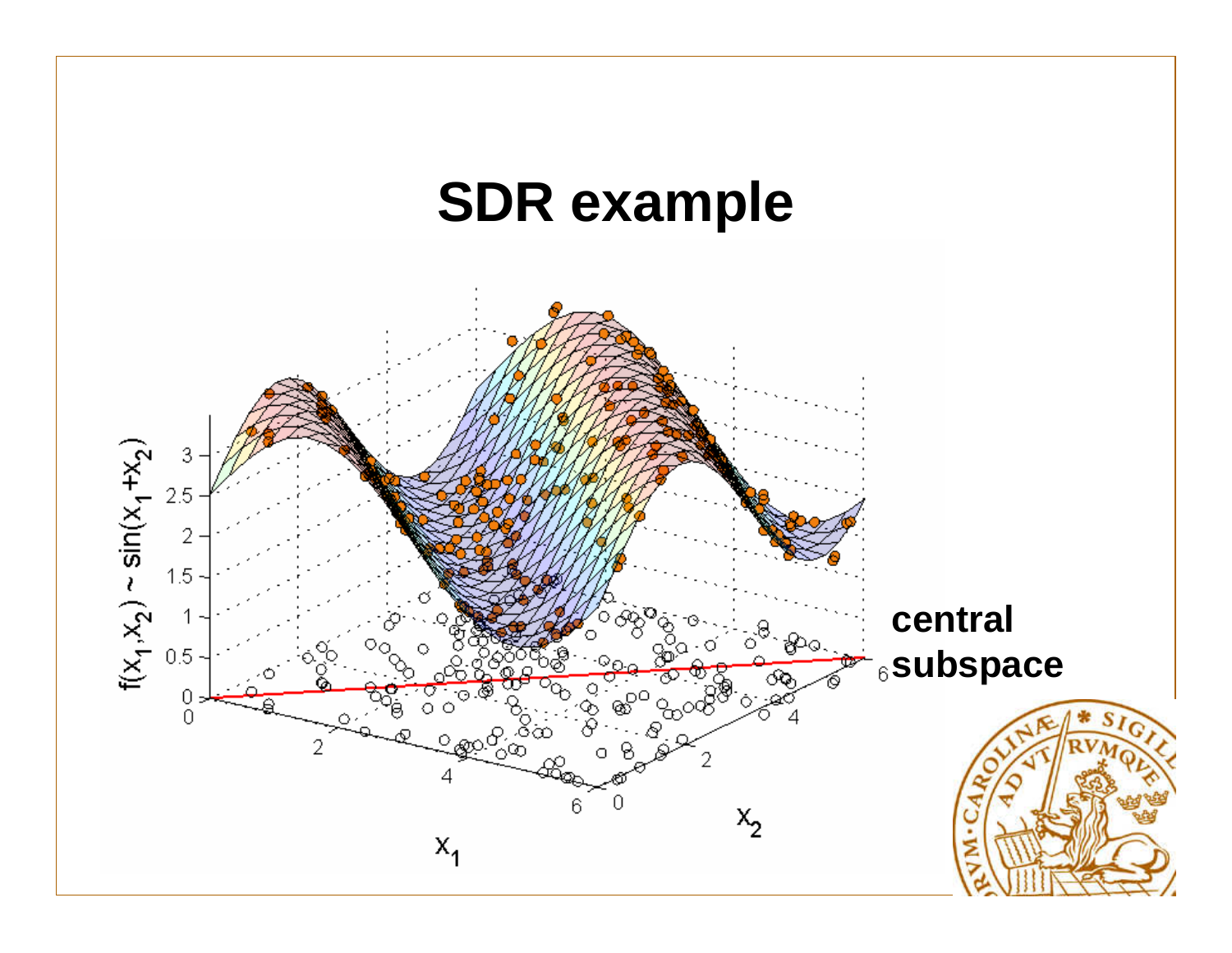# **SDR criterion**

- Parameterize  $\mathcal{Z}$  by  $B \in \mathbb{R}^{D \times d}$  where
- **Find <sup>B</sup> such that**
- **No assumption on the functional form of the regression relation between <sup>X</sup> and <sup>Y</sup>**

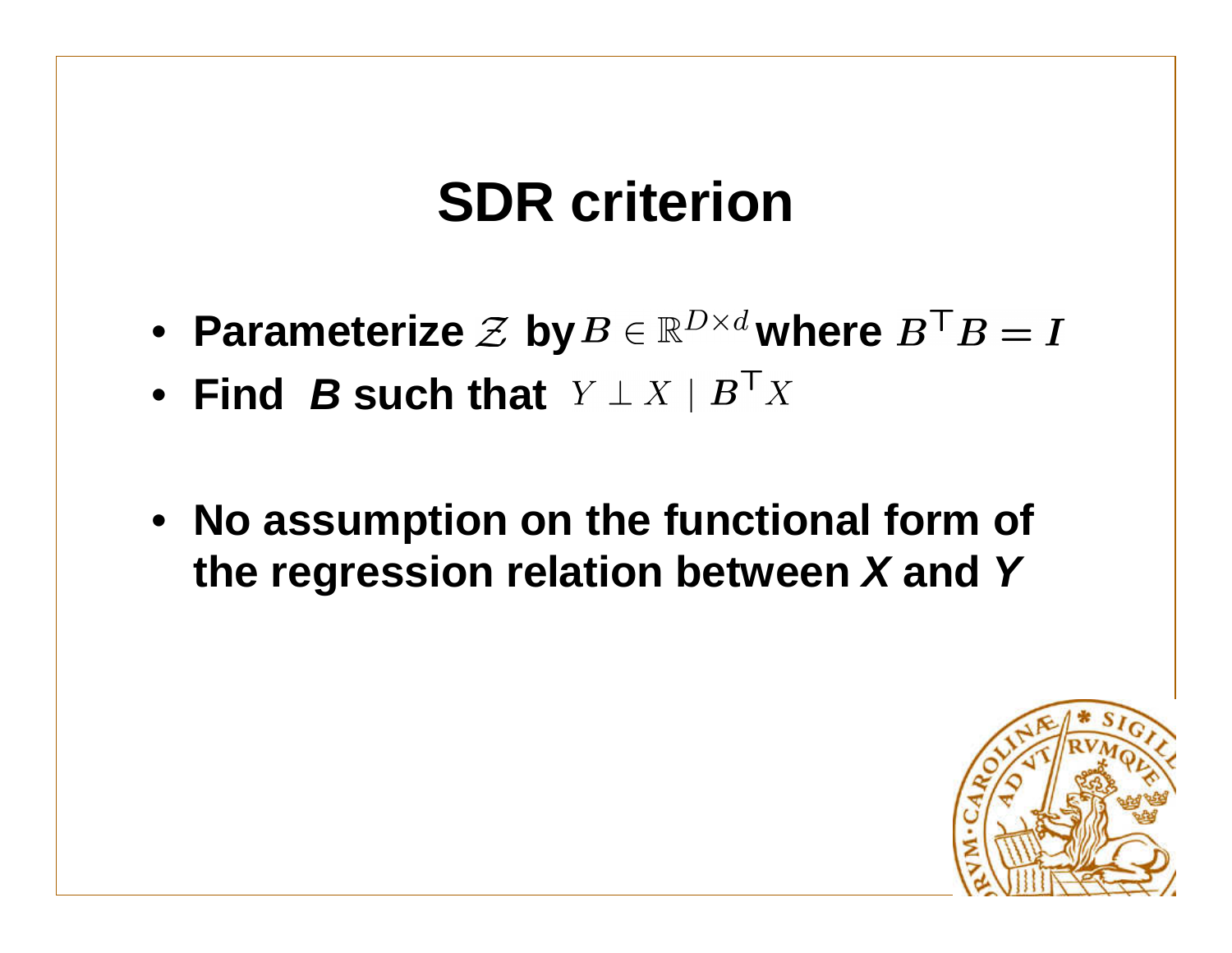### **Kernel Dimension Reduction (KDR)**

- **Fukumizu, Bach & Jordan (2004, 2006)**
- **Finds the central subspace under weak conditionson X and Y**
- **Kernel formulation**
- **Minimization problem**

**minsubj. to**

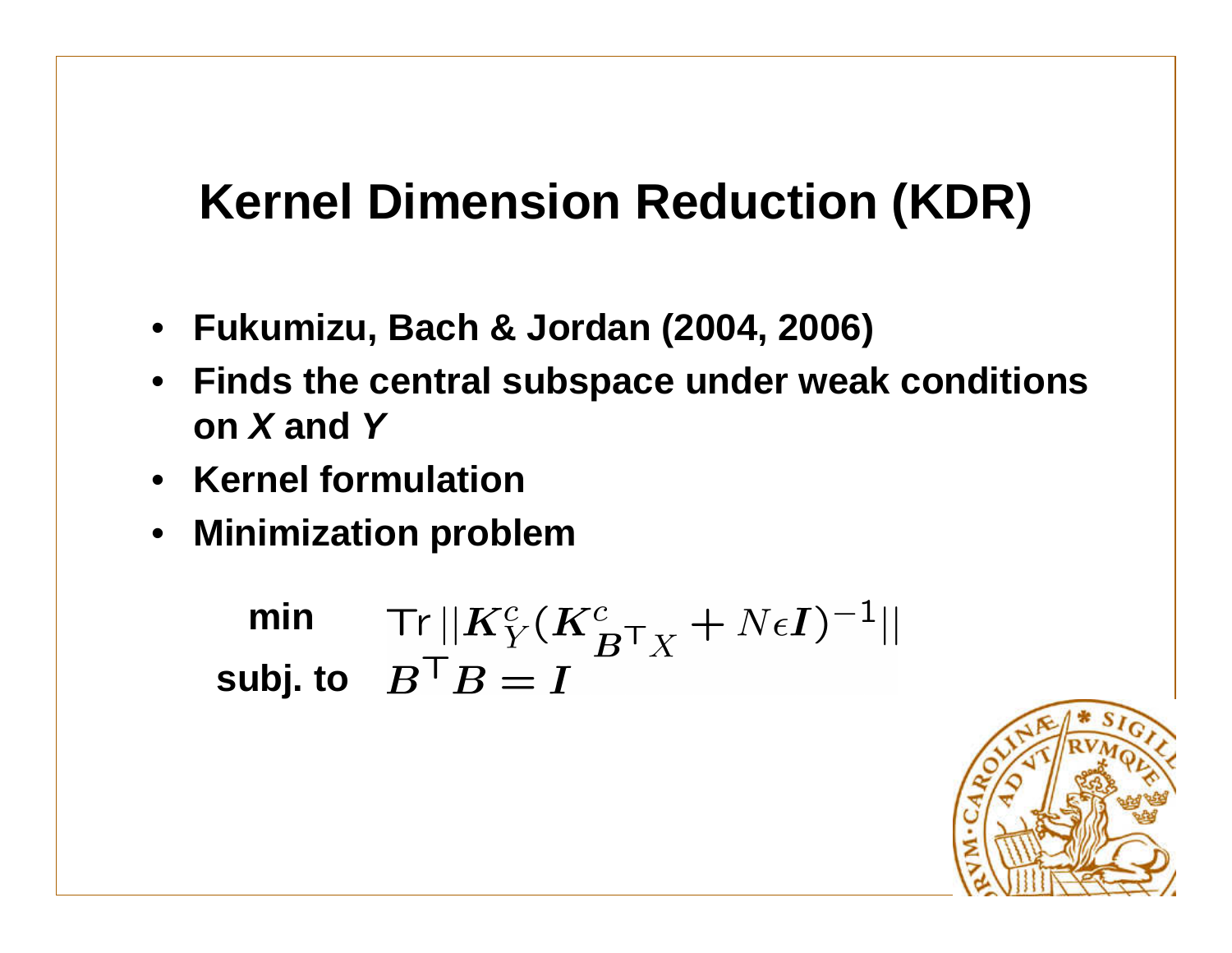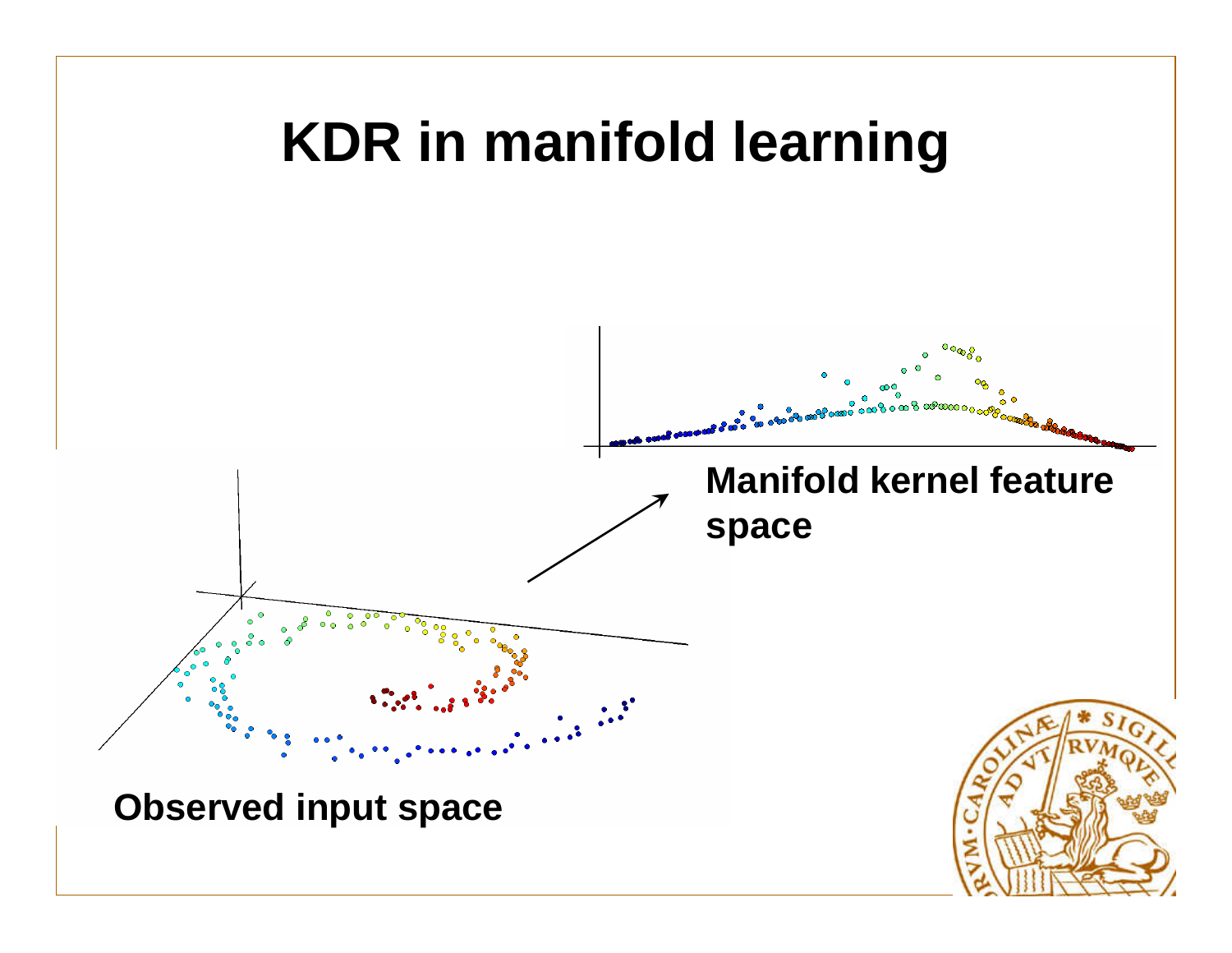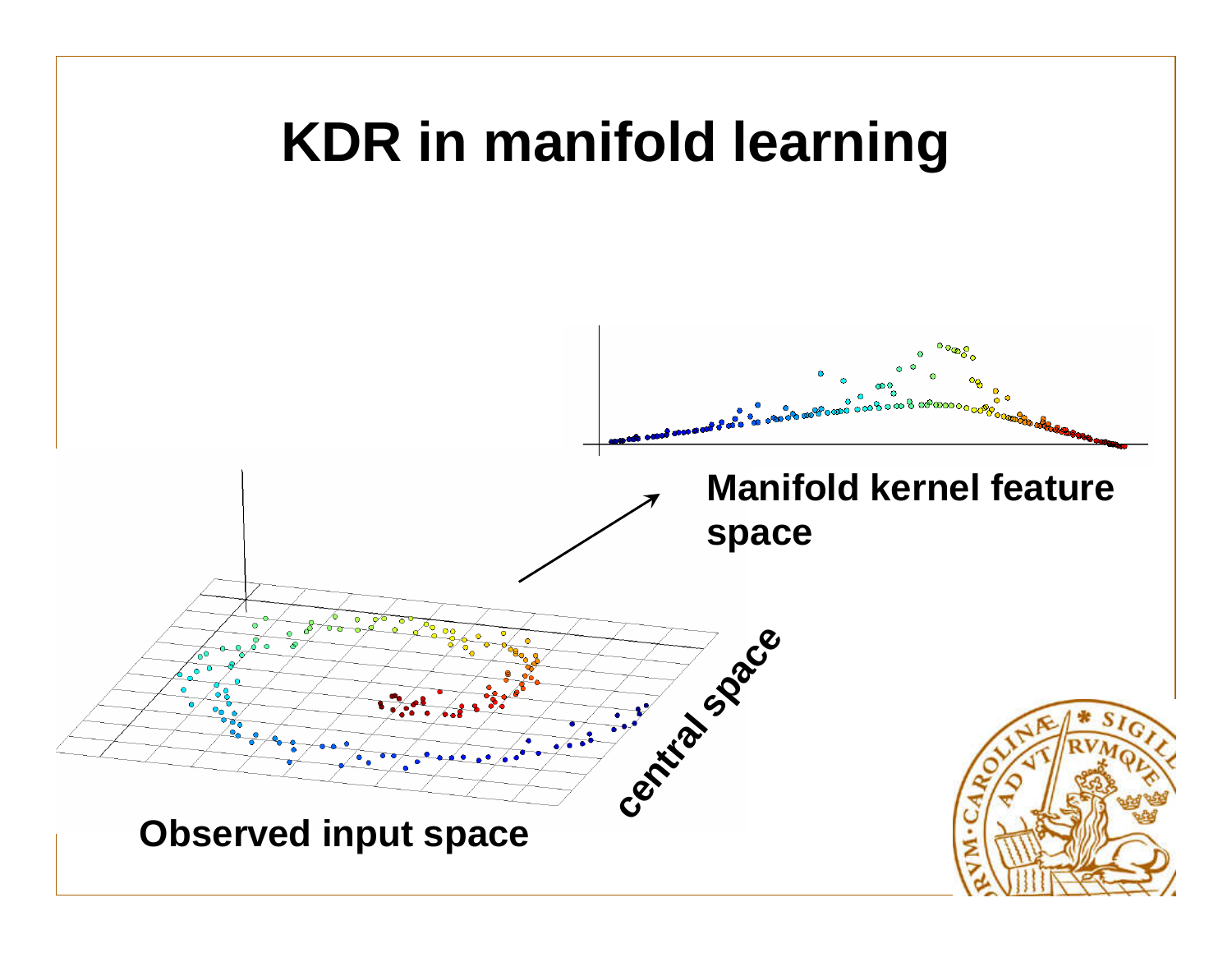# **Variable Importance**

- **Input to KDR**
	- K 'liaure **KX : Gaussian kernel on input space**
	- **KY : Manifold kernel**
	- –**d : Dimension of central space**
- **Output**
	- **Linear mapping <sup>B</sup> (n-by-d matrix)**
- •**Rowi in B quantifies the influence of variable i**
- **Variable importance: maxj=1,…,d |Bij** •**|**

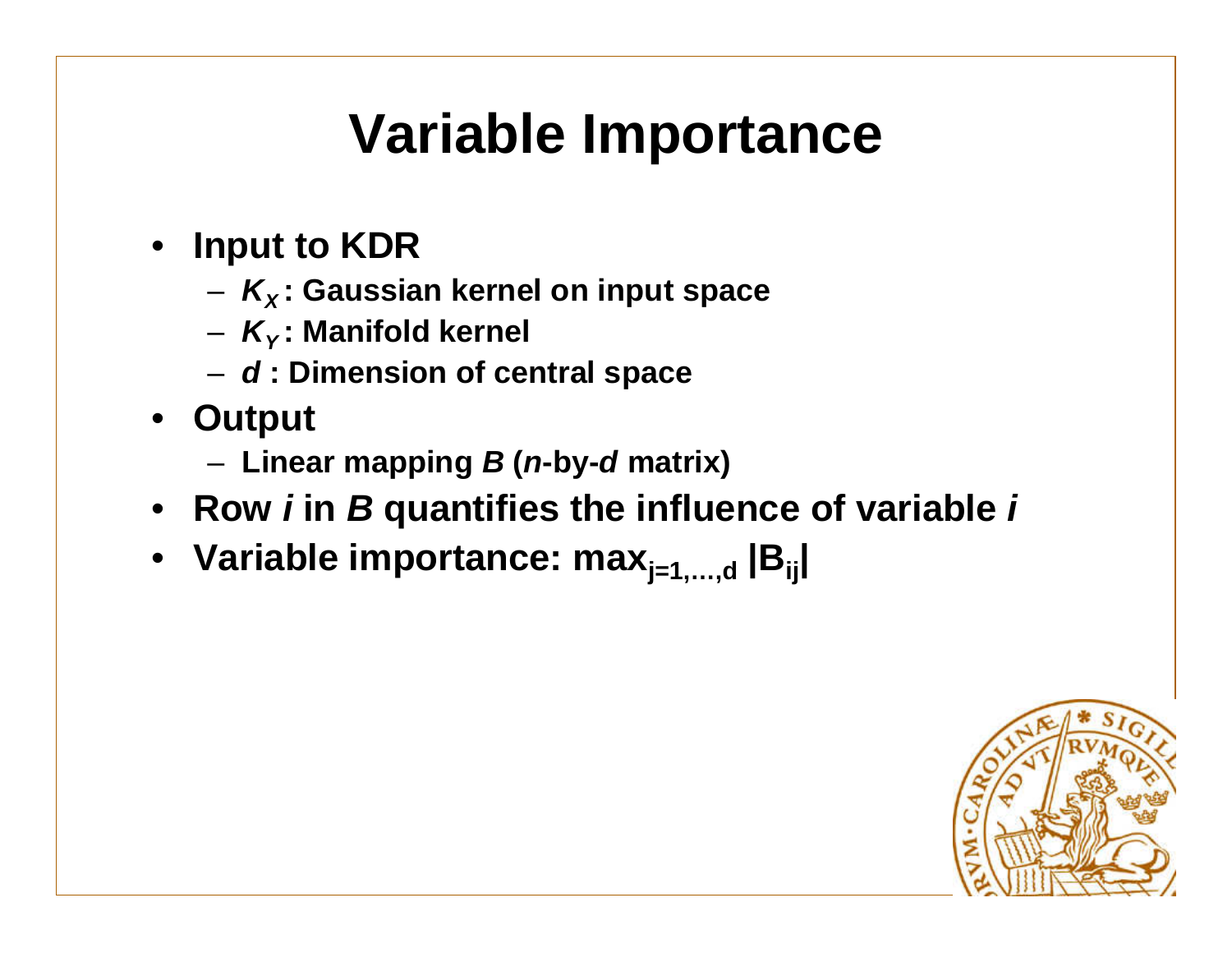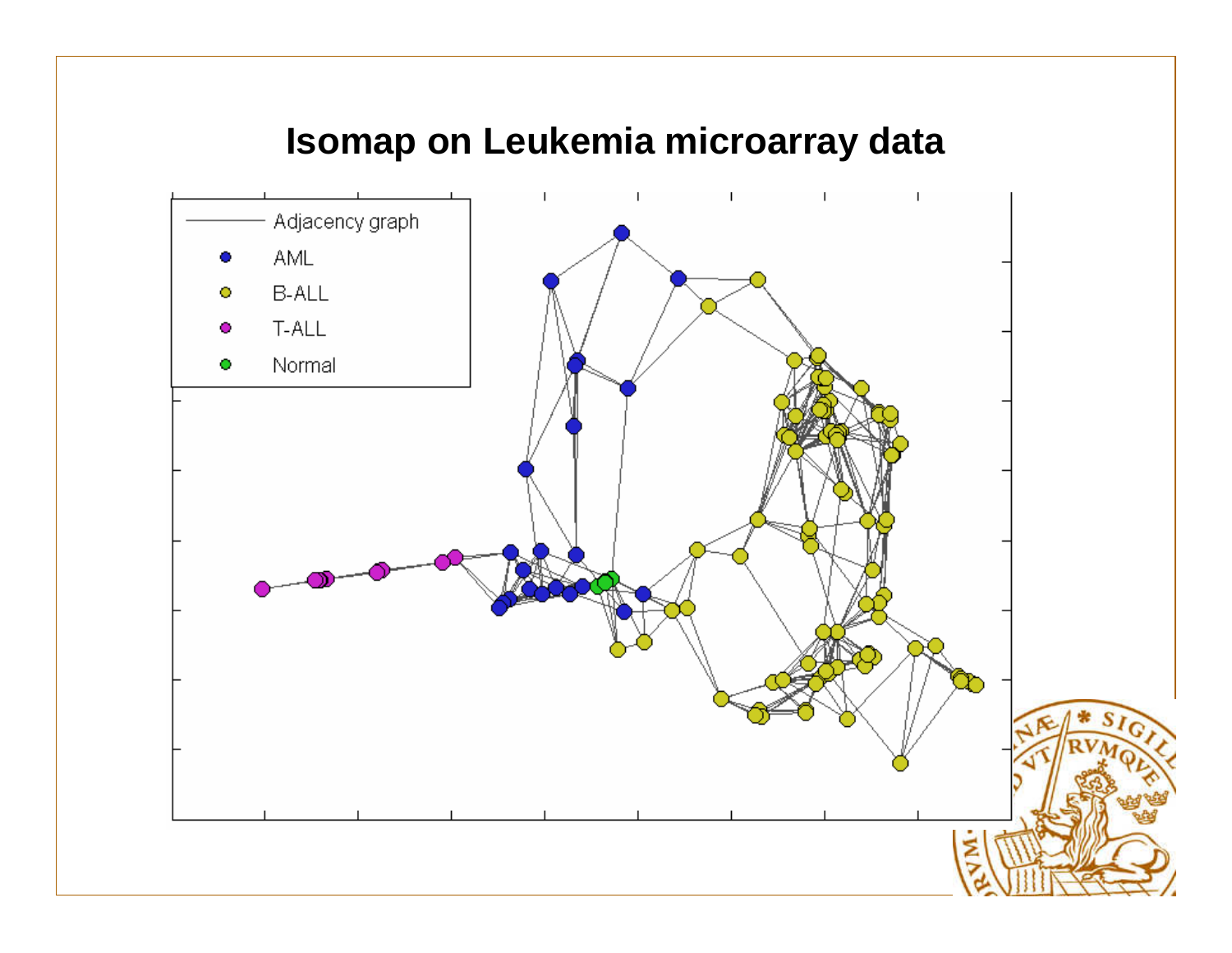

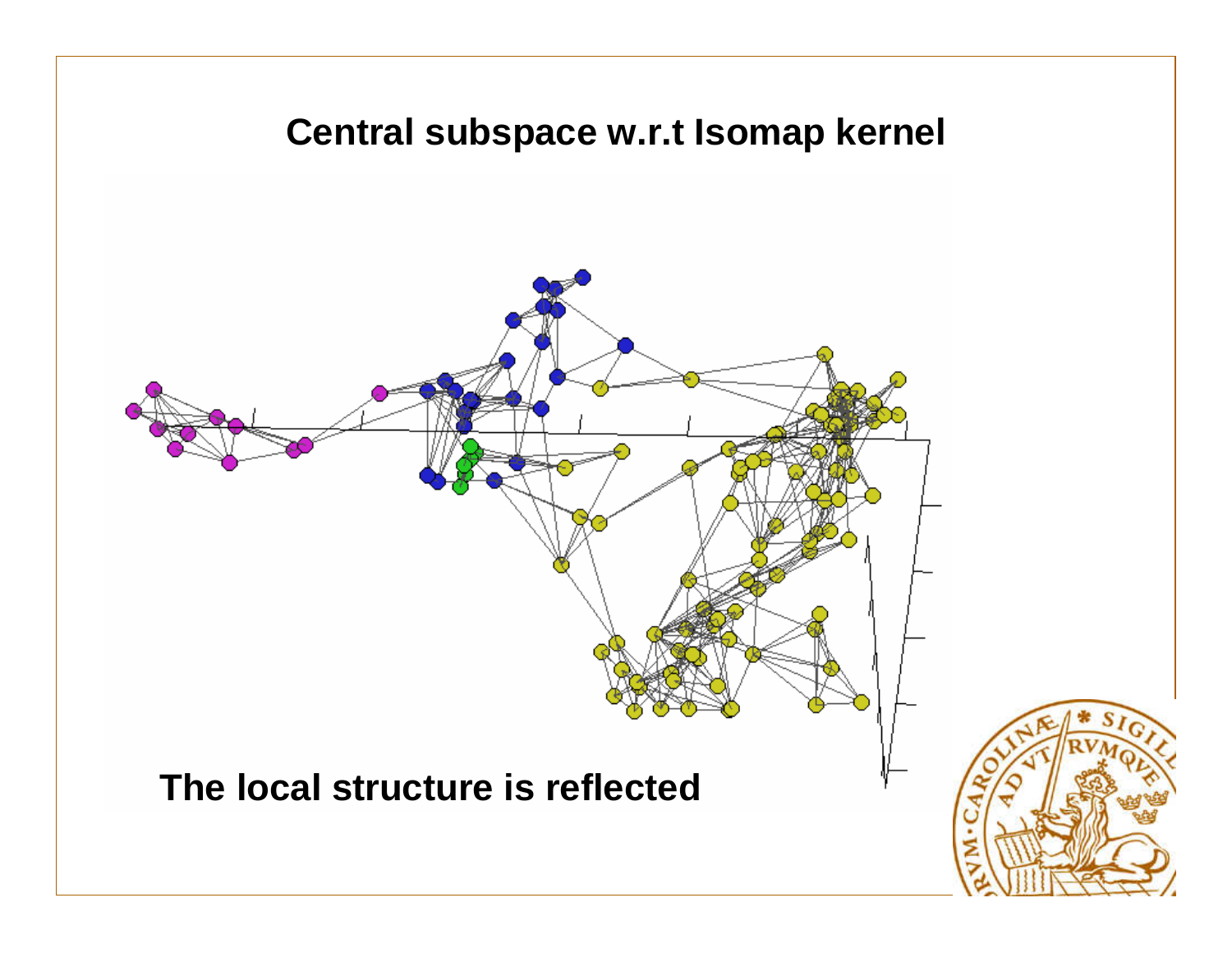#### **Top influential genes**

- 1. CDNA FLJ39389 fis, clone PLACE6003621
- 2. B-cell linker
- 3. Neuritin 1
- 4. Connective tissue growth factor
- 5. Aldehyde dehydrogenase 1 family, member A2
- 6. CD9 molecule
- 7. RAB32, member RAS oncogene family
- 8. SH2 domain protein 1A, Duncan's disease (lymphoproliferative syndrome)
- 9. Interleukin 8
- 10. Like-glycosyltransferase
- 11. N/A
- 12. Palladin, cytoskeletal associated protein
- 13. Suppressor of cytokine signaling 2|Transcribed locus
- 14. Mal, T-cell differentiation protein
- 15. Integral membrane protein 2A

#### **Many involved in hematopoiesis – formation ofcellular blood components**

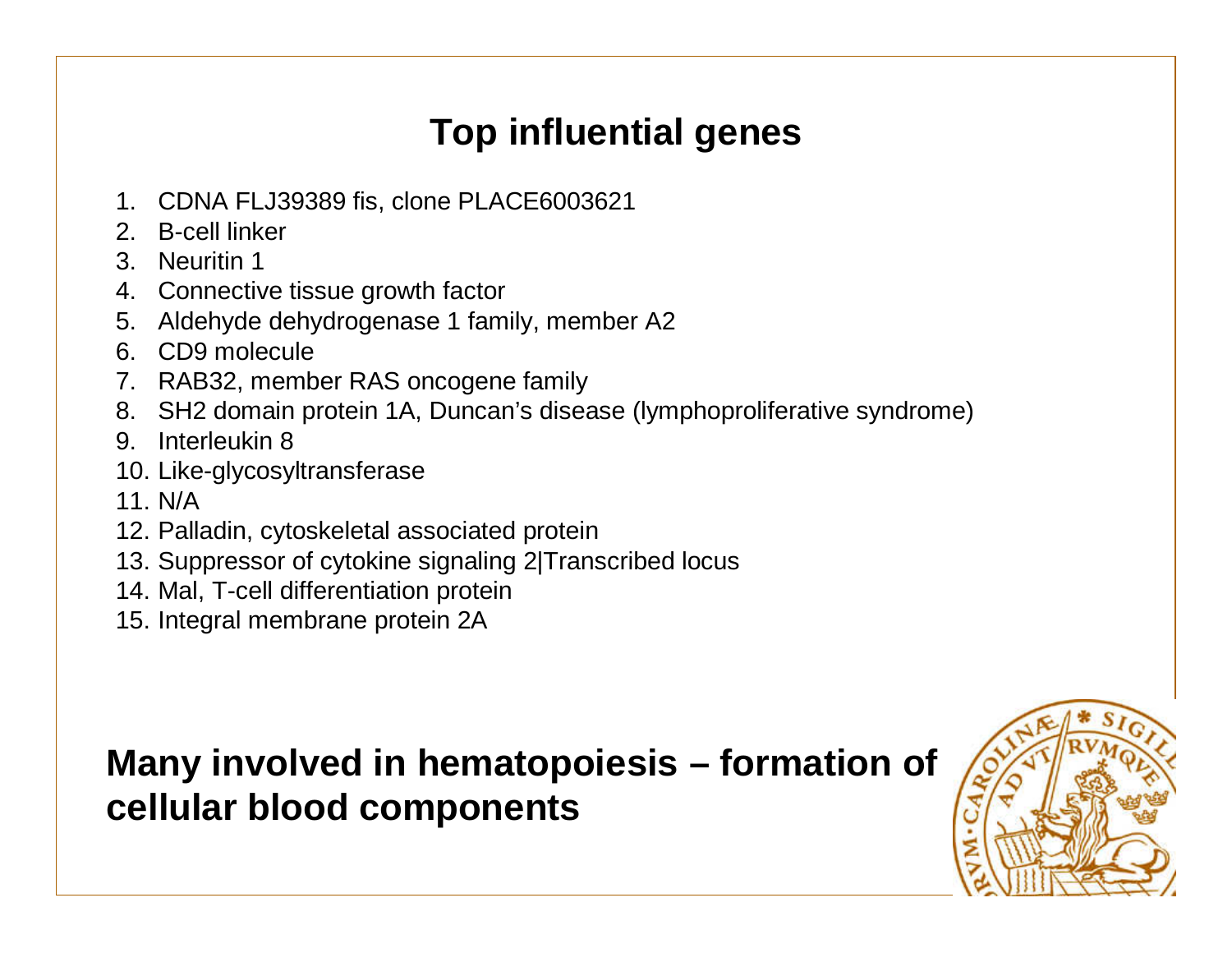#### **Top influential pathways**

#### **Rank known functional groups of genes**• **Mann-Whitney-Wilcoxon test**

- 1. TCRA PATHWAY 0.0000 14
- 2. CTLA4 PATHWAY 0.0005 12
- 3. PROSTAGLANDIN AND LEUKOTRIENE METABOLISM 0.0026 18
- 4. PEPI PATHWAY 0.0031 5
- 5. CTL PATHWAY 0.0031 7
- 6. TCR MOLECULE 0.0048 3
- 7. EOSINOPHILS PATHWAY 0.0069 4
- 8. PTDINS PATHWAY 0.0073 10
- 9. ST GA12 PATHWAY 0.0076 8
- 10. LYMPHOCYTE PATHWAY 0.0076 10
- 11. LAIR PATHWAY 0.0084 9
- 12. PROSTAGLANDIN SYNTHESIS REGULATION 0.0085 12
- 13. TCR PATHWAY 0.0089 25
- 14. CSK PATHWAY 0.0101 17
- 15. AMI PATHWAY 0.0101 17

**Many associated to B-cell and T-cell signalling**

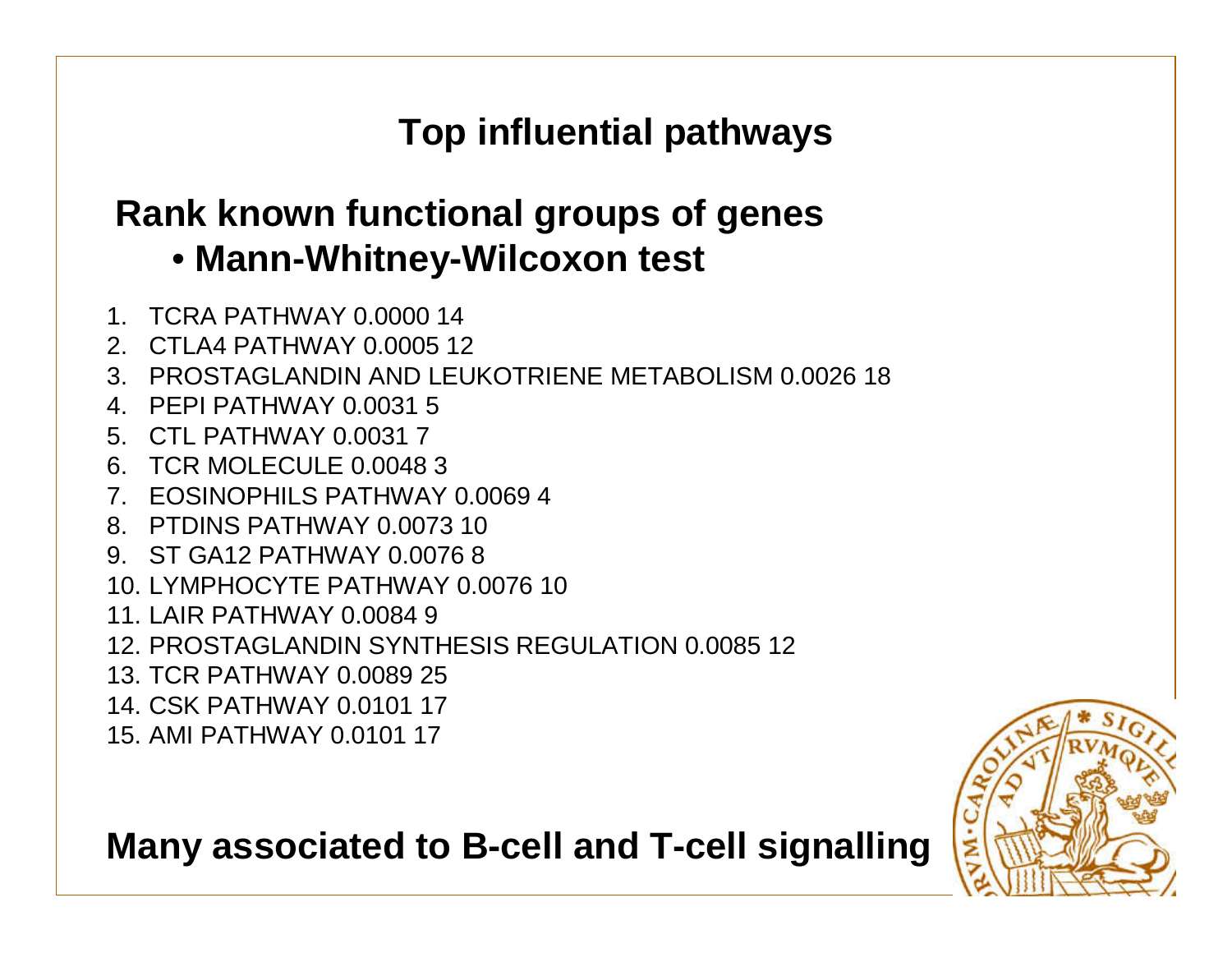# **Conclusions**

- **Taking nonlinearities into account is important and useful in exploratoryanalysis of gene expression data**
- **Dimensionality reduction is not the onlyapplication of manifold learning**
	- **Clustering**
	- –**Classification**
	- $-$  Regression

**…**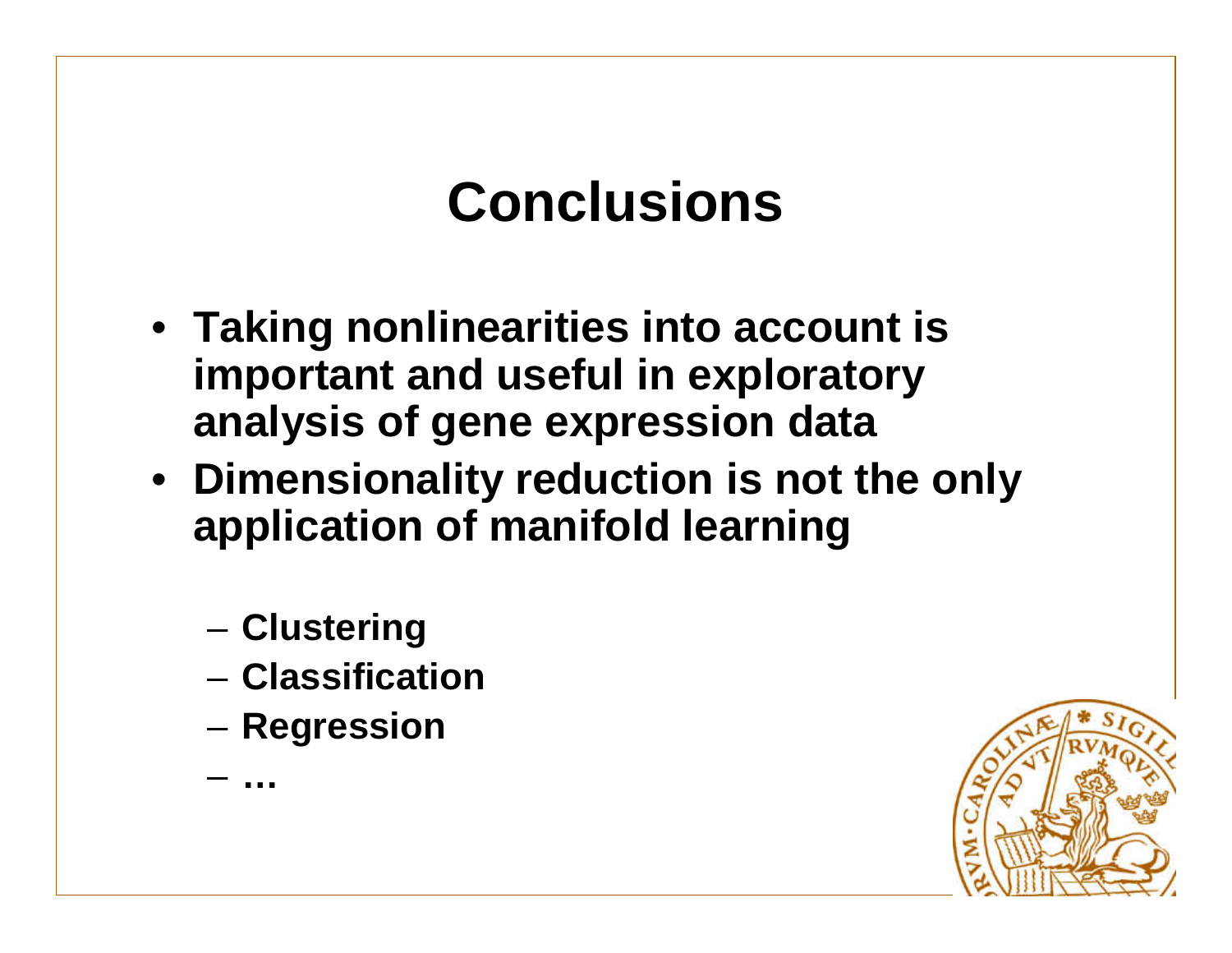### **Acknowledgements**

#### **Lund University**

 **Magnus Fontes**•

**Lund Univ. Hospital**

- **Thoas Fioretos**
- **Mattias Höglund**
- **Anna Andersson**

**UC Berkeley**

 **Michael I. Jordan**•

**Yahoo! Research / UC Berkeley**

• **Fei Sha**

#### **AstraZeneca**

 • **Per Broberg (now at Ferring)**

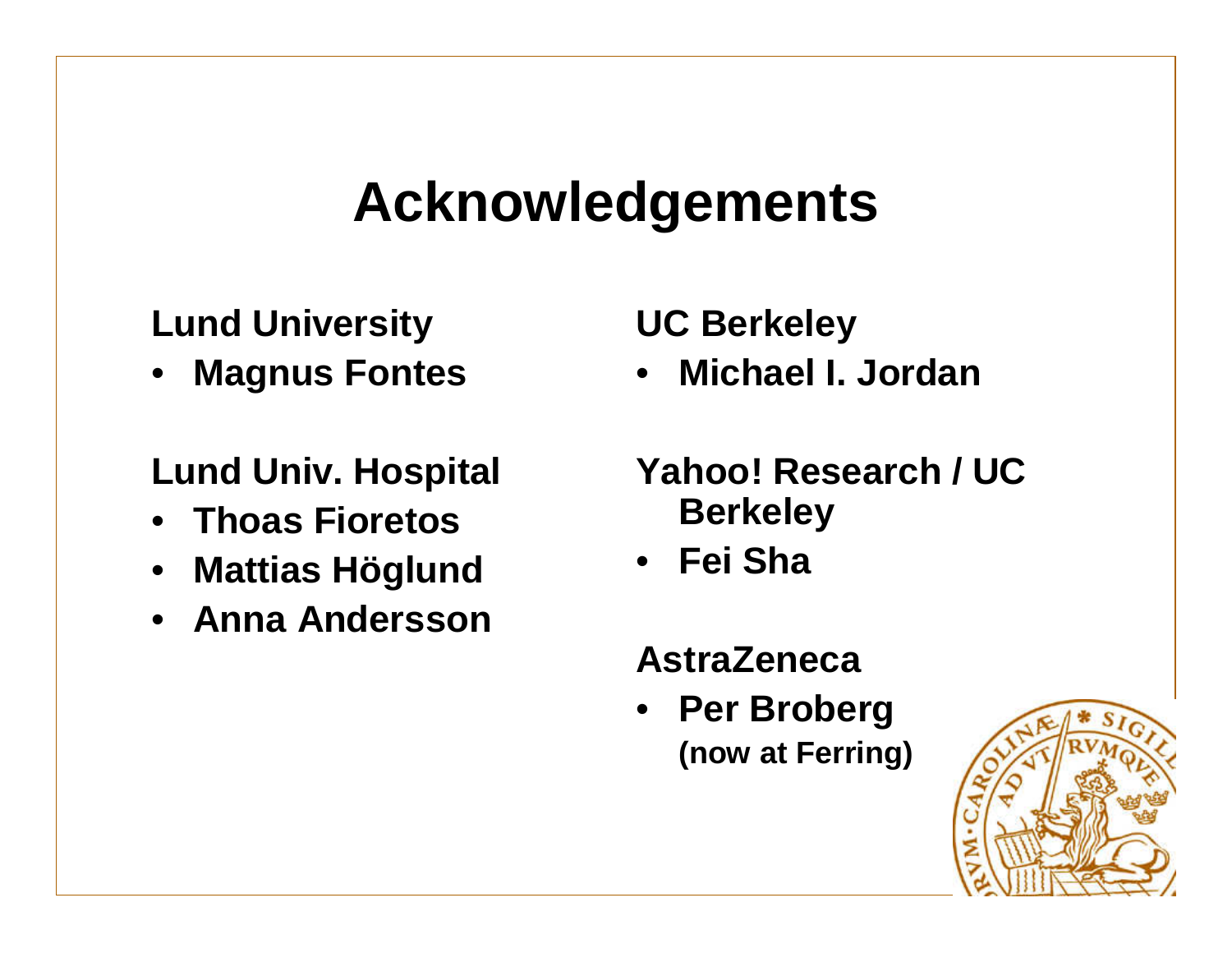# **Thank You**

**www.maths.lth.se/matematiklth/personal/jensn/**

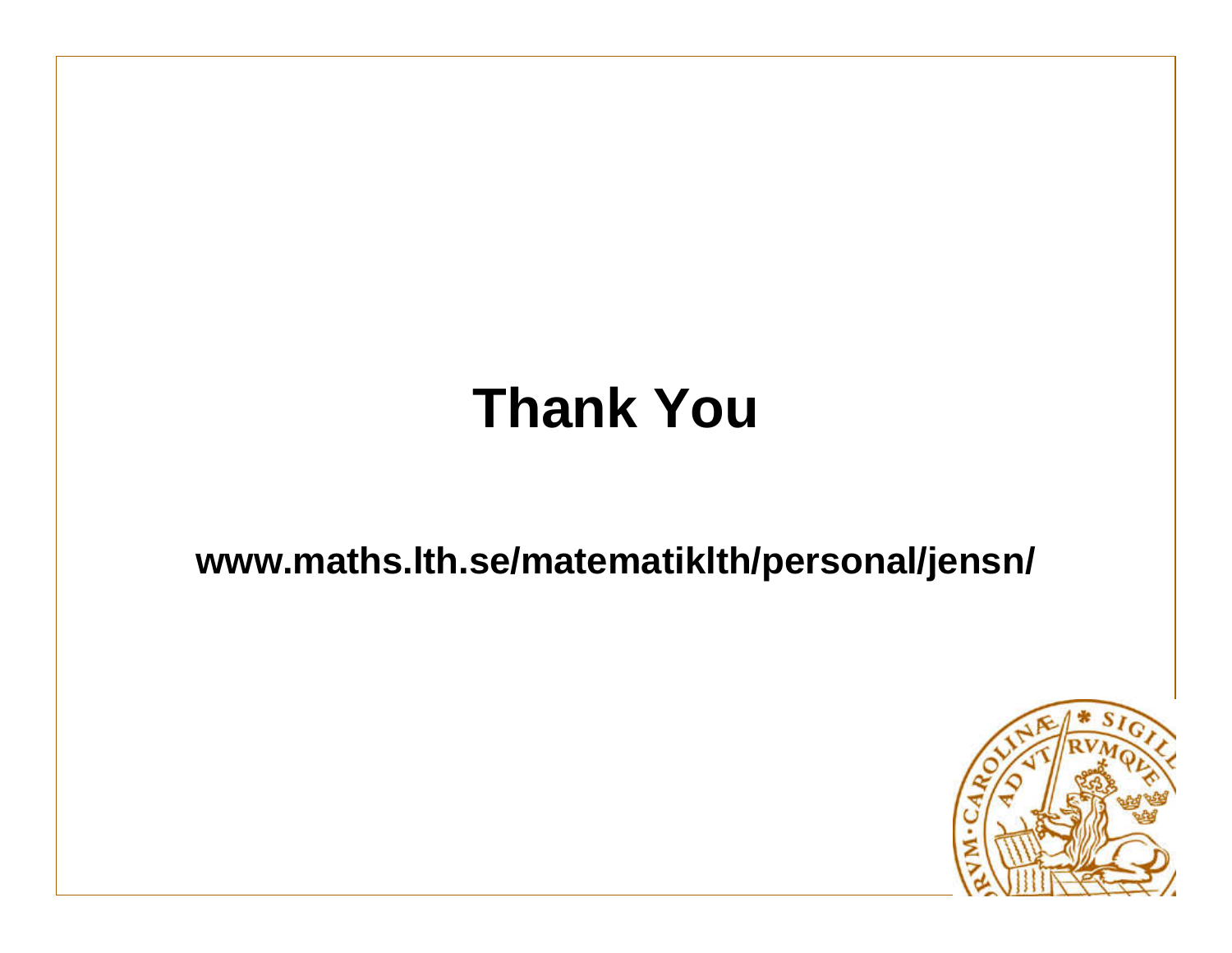### **References**

- • **Alizadeh, A.; Eisen, M.; Davis, E.; Ma, C.; Lossos, I.; A., R.; Boldrick, J.; Sabet, H.; Tran, T.; Yu, X.; Powell, J.; Yang, L.; Marti, G.; Moore, T.; Hudson, J.; Lu, L.; Lewis, D.; Tibshirani, R.; Sherlock, G.; Chan, W.; Greiner, T.; Weisenburger, D.; Armitage, J.; Warnke, R.; Levy, R.; Wilson, W.; Grever, M.; Byrd, J.; Botstein, D.; Brown, P. & Staudt, L. Distinct types of diffuse large B-cell lymphoma identified by gene expression profiling Nature, 2000, 403, 503-511**
- • **Andersson, A.; Olofsson, T.; Lindgren, D.; Nilsson, B.; Ritz, C.; Eden, P.; Lassen, C.; Råde, J.; Fontes, M.; Morse, H.; Heldrup, J.; Behrendtz, M.; Mitelman, F.; Höglund, M.; Johansson, B. & Fioretos, T. Molecular signatures in childhood acute leukemia and their correlations to expression patterns in normal hematopoietic subpopulations Proc. Natl. Acad. Sci. USA, 2005, 102, 19069-19074**
- • **Belkin, M. & Niyogi, P. Laplacian Eigenmaps for Dimensionality Reduction and Data Representation Neural Computation, 2003, 15, 1373-1396**
- • **Donoho, D. L. & Grimes, C. Hessian eigenmaps: Locally linear embedding techniques for high-dimensional data Proceedings of the National Academy of Sciences USA, 2003, 100, 5591-5596**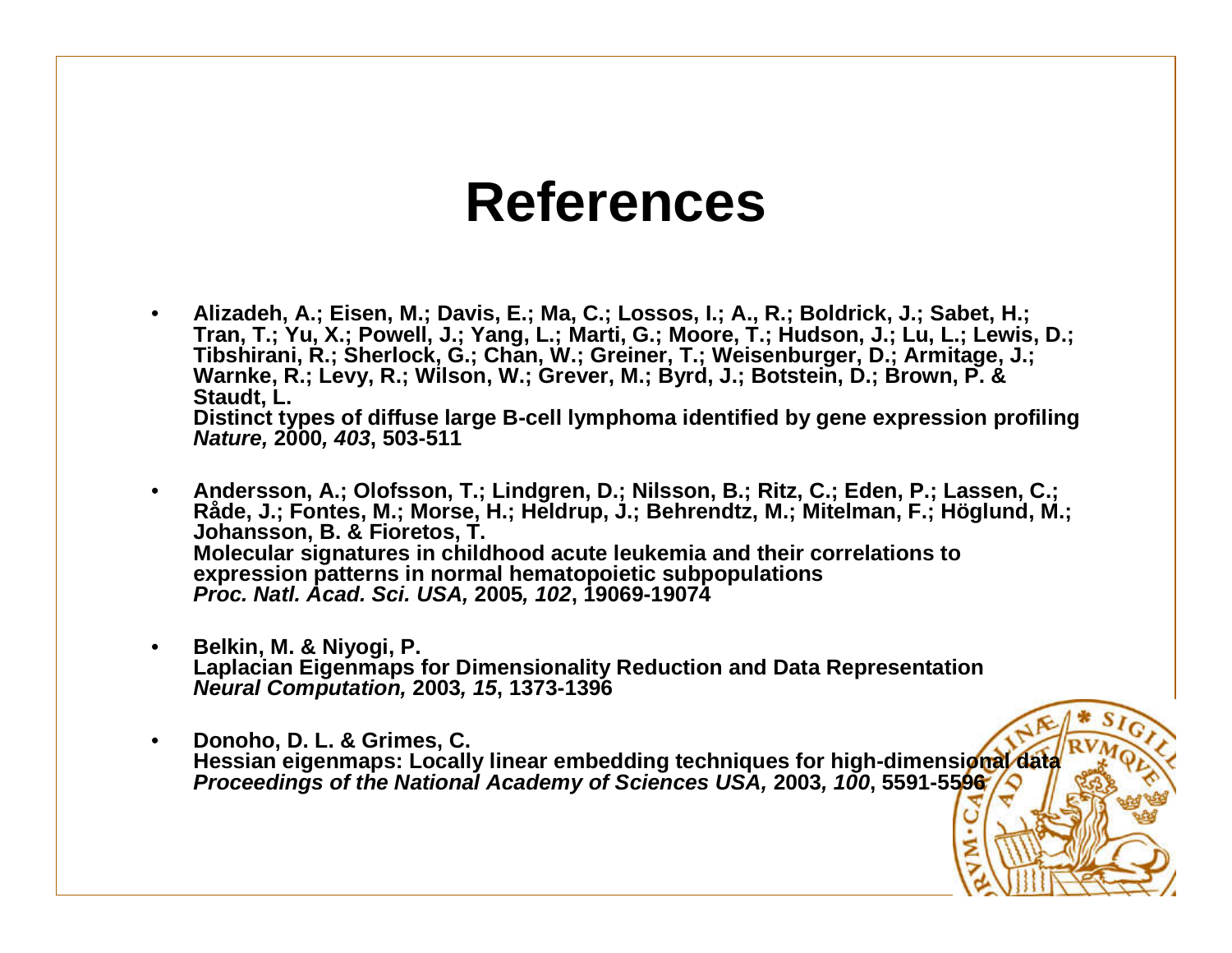- • **Fukumizu, K.; Bach, F. R. & Jordan, M. I. Kernel Dimension Reduction in Regression Department of Statistics, University of California, Berkeley, 2006**
- • **Fukumizu, K.; Bach, F. R. & Jordan, M. I. Dimensionality Reduction for Supervised Learning with Reproducing Kernel Hilbert Spaces Journal of Machine Learning Research, 2004, 5, 73-99**
- • **Li, K. Sliced Inverse Regresion for Dimension Reduction Journal of the American Statistical Association, 1991, 86, 316-327**
- • **Nilsson, J.; Fioretos, T.; Höglund, M. & Fontes, M. Approximate geodesic distances reveal biologically relevant structures in microarraydata Bioinformatics, 2004, 20, 874-880**
- $\bullet$  **Nilsson, J.; Sha, F.; Andersson, A.; Fioretos, T.; Fontes, M. & Jordan, M.I. Variable importance assessment in manifold learning, in Nilsson J. "Manifold Learning in Computational Biology", PhD thesis, Lund University 2008**
- $\bullet$  **Roweis, S. & Saul, L. Nonlinear dimensionality reduction by locally linear embedding Science, 2000, 290, 2323-2326**
- $\bullet$  **Weinberger, K.; Sha, F. & Saul, L. Learning a kernel matrix for nonlinear dimensionality reduction 2004**